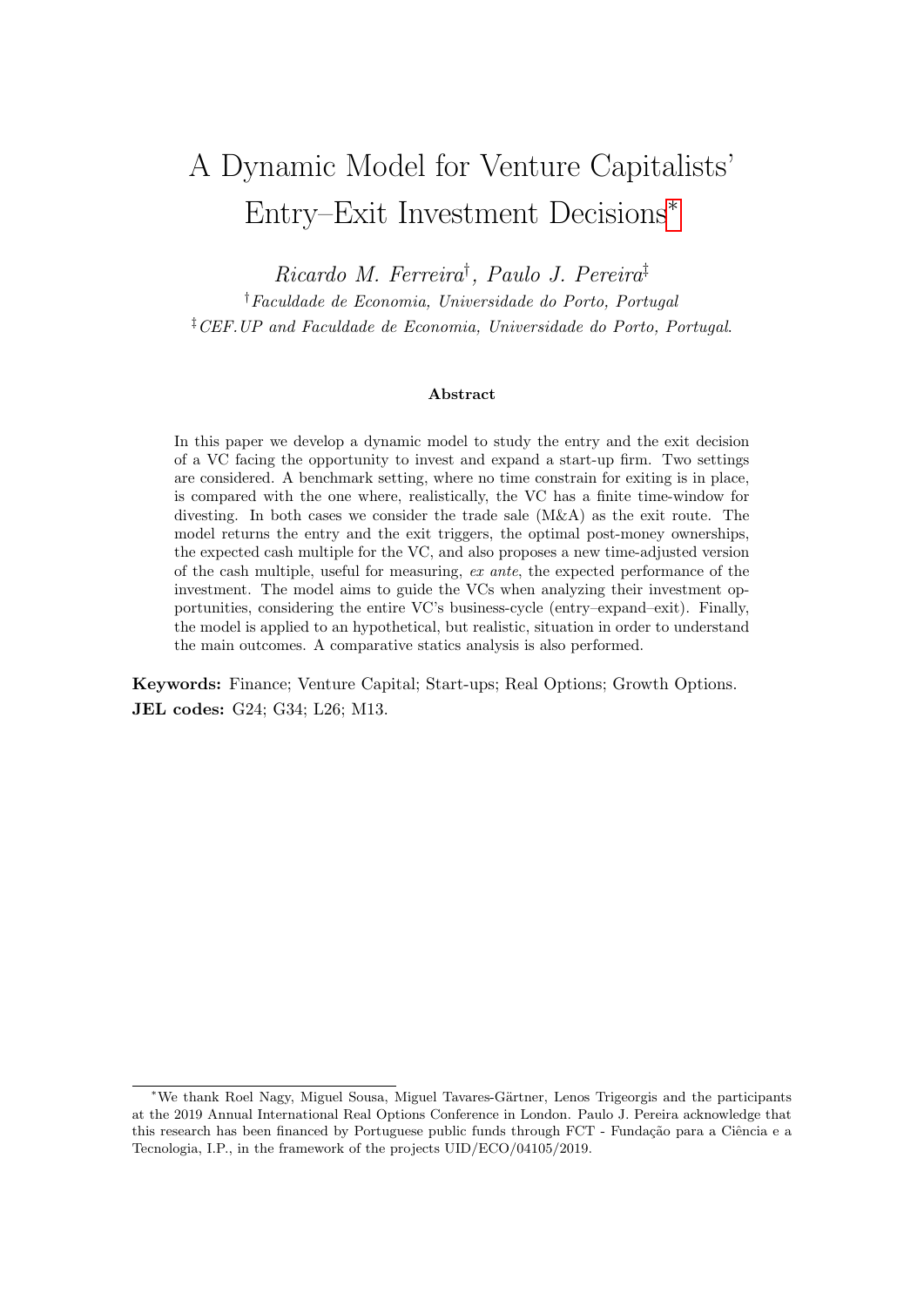## 1 Introduction

Venture capital is a type of equity-financing with the purpose of investing in start-up firms with large potential. These young firms typically face serious constrains regarding the traditional sources of financing (e.g., bank financing) due to their typical risky nature. In addition to the financial resources, venture capitalists (VCs) also support the startup firms with management coaching and monitoring, and offer access to new business contracts and alliances [\(Cumming et al. 2017\)](#page-20-0).

In this context, venture capital plays an important role to promote innovative entrepreneurship, by supporting the pre-launch/launch of new products, or the expansion of businesses in an early stage of development, in a wide range of industries (e.g., IT, biotech, health, energy, among others). The venture capital activity has been continuously increasing over the past decades, reaching an annual record of USD 254 billion invested worldwide in 2018 [\(KPMG 2019\)](#page-21-0).

The VCs investment process follows a sequence of fundamental steps. First, there is a pre-deal selection process, with initial screening, due-diligence activities and internal approvals. If accepted, the deal takes place under the contracted conditions and the cooperation between the parties begins. Once the start-up firm has been funded, the venture capitalist will pursue the necessary actions to develop the business as previously planned, while continuously monitoring the key operational milestones and value drives, with the final goal of exiting the start-up firm with profit, following a given exit route.<sup>[1](#page-1-0)</sup>

There is a large body of research studying each of these phases. For instance, [Petty](#page-22-0) [and Gruber](#page-22-0) [\(2011\)](#page-22-0) refer that the literature over the past four decades shows a continuous interest of academics in studying the VCs decision process, and their criteria for assessing potential deals. Some recent contributions on this matter can be found in [Knockaert et al.](#page-21-1) [\(2010\)](#page-21-1), [Kollmann and Kuckertz](#page-21-2) [\(2010\)](#page-21-2), and [Minola et al.](#page-22-1) [\(2017\)](#page-22-1). For the intermediate phase, during which the VC stays invested in the start-up firm, matters like the monitoring activities or the allocation of attention (e.g., [Gompers 1995,](#page-21-3) [Robbie et al. 1997,](#page-22-2) [Shepherd](#page-22-3) [et al. 2005,](#page-22-3) [Bernstein et al. 2016\)](#page-20-1), the staging investment (e.g., [Bigus et al. 2006,](#page-20-2) [Li 2008,](#page-22-4) [Lukas et al. 2016\)](#page-22-5), and the equity sharing (e.g., [Vergara et al. 2016,](#page-23-0) Tavares-Gärtner et al. [2018a\)](#page-23-1) already appear in the literature. As for the exit phase the literature is also vast, covering subjects like the exit routes (e.g., [Giot and Schwienbacher 2007,](#page-21-4) [Cumming and](#page-20-3) [Johan 2008,](#page-20-3) [Jenkinson and Sousa 2015\)](#page-21-5), the timing of the exit (e.g., [Neus and Walz 2005,](#page-22-6) [Giot and Schwienbacher 2007,](#page-21-4) [Hsu 2013\)](#page-21-6), and the exit performance  $(e.g., Jääskeläinen)$ [et al. 2006,](#page-21-7) [Dai et al. 2012,](#page-21-8) [Jia and Wang 2017\)](#page-21-9).

Differently from the previous literature, in this paper we connect two of the main decisions that must be taken by VCs. On the one hand, the entry decision, where, for instance, the timing of the deal and the equity share for each party need to be defined. On

<span id="page-1-0"></span> $1$ Please refer to Landström [\(2007\)](#page-22-7) and [Klonowski](#page-21-10) [\(2010\)](#page-21-10) for further discussion about the VCs investment process.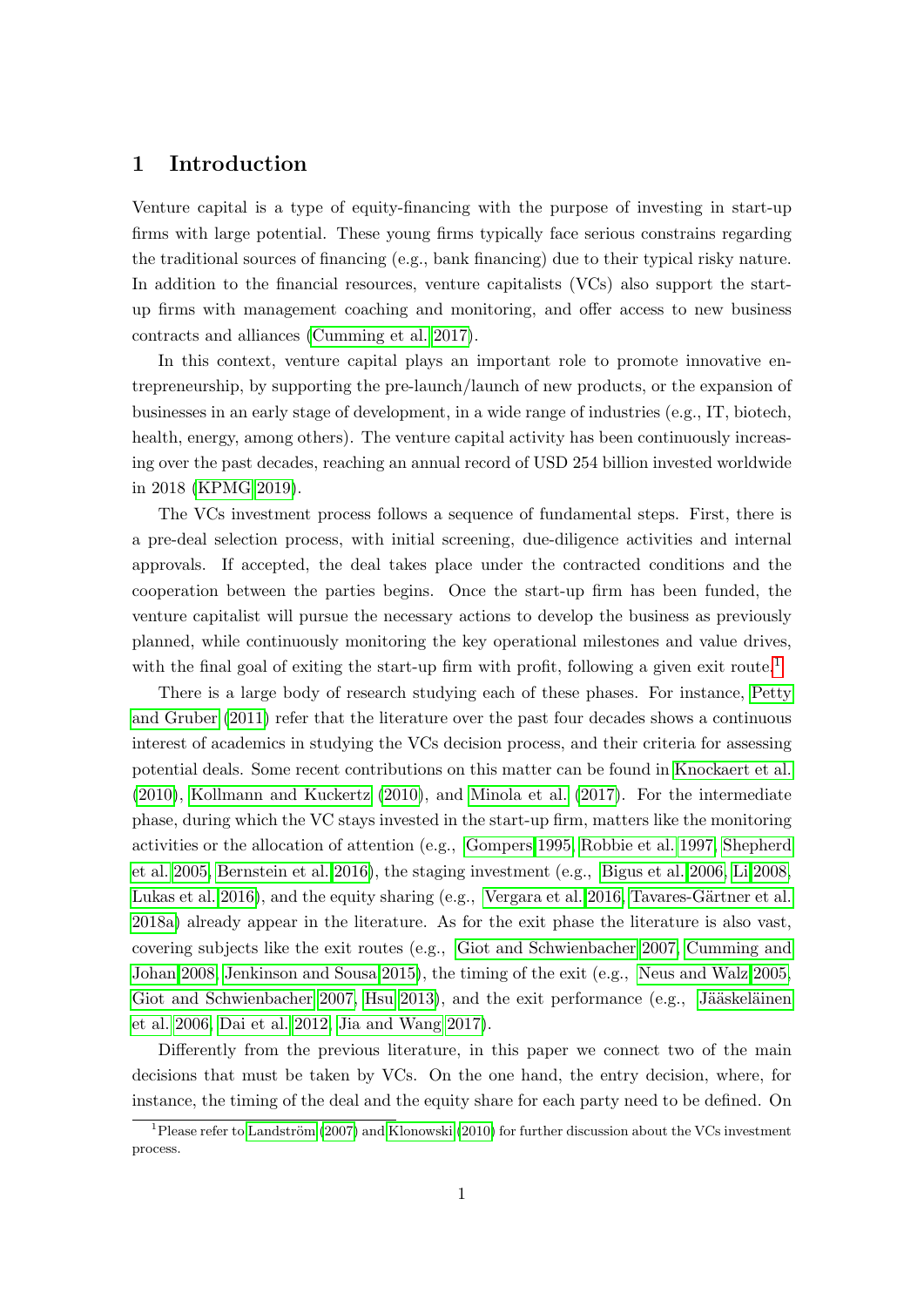the other hand, the exit decision, where the timing and the gains under a given exit route need also to be considered. In the end of the investment process, the performance for the VC will depend both on the conditions of entry and on the success of exit. As entry and exit are closely related decisions, we explicitly consider their joint effect on the investment process. Remarkably, to the best of our knowledge, this joint analysis has not yet been considered under the same model. Setting all the picture reveals particularly relevant due to the fact that investment decisions are taken in the context of high uncertainty, where the future – and so the performance – is,  $ex$  ante, not known.

Accordingly, the aim of our paper is to develop a model for guiding VCs on their investment decisions process considering the entire business-cycle (entry–expand–exit) and its interactions. Given the option nature of the investment, and given the important role played by uncertainty, we set our framework following the well established real option  $theory<sup>2</sup>$  $theory<sup>2</sup>$  $theory<sup>2</sup>$ .

The literature that uses the real options lens to address VCs' decision problems has increased during the last two decade. For instance, Seppä and Laamanen  $(2001)$  tests if an option-based framework fits better than traditional models for explaining risk-return profiles of venture capital investments, which they reveal to be the case. The results imply that option-based methods have empirical relevance for the assessment of VCs investment opportunities. [Li](#page-22-4) [\(2008\)](#page-22-4) empirically shows that market uncertainty encourages VCs to postpone their rounds of financing, whereas competition, project-specific uncertainty and agency concerns have an opposite effect. The same deterrence effect of market uncertainty is found by [Li and Mahoney](#page-22-9) [\(2011\)](#page-22-9). [Hsu](#page-21-11) [\(2010\)](#page-21-11) studies the staging investment decisions of VCs in a principal-agent theoretical framework, and [Li and Chi](#page-22-10) [\(2013\)](#page-22-10) sets a real options view on VCs decision to withdraw from an investment project prior to its completion.

More recently, [Lukas et al.](#page-22-5) [\(2016\)](#page-22-5) develop dynamic model for start-up financing under uncertainty, combining compound option pricing with sequential non-cooperative contracting. They analyze how uncertainty drives the equity share the VC will get in the start-up firm and conclude that a higher uncertainty significantly increases the stake for the VC. These results are not entirely consistent with the ones we get in this paper, as we depict an effect of uncertainty that can be null (in line with Tavares-Gärtner et al. [\(2018a\)](#page-23-1)) or much less dramatic.

Tavares-Gärtner et al. [\(2018a\)](#page-23-1) studies how the heterogeneous beliefs regarding the future developments of the start-up firm may affect the optimal ownership structure and the exercise of the growth option, and Tavares-Gärtner et al. [\(2018b\)](#page-23-2) present a real options model for entrepreneurial financing in the presence of contingent payment mechanisms and they show that optimal contingent payments have no influence in the timing of the investment.

<span id="page-2-0"></span><sup>2</sup>For some founding literature on real options theory please refer to [Dixit and Pindyck](#page-21-12) [\(1994\)](#page-21-12), and [Trigeorgis](#page-23-3) [\(1996\)](#page-23-3).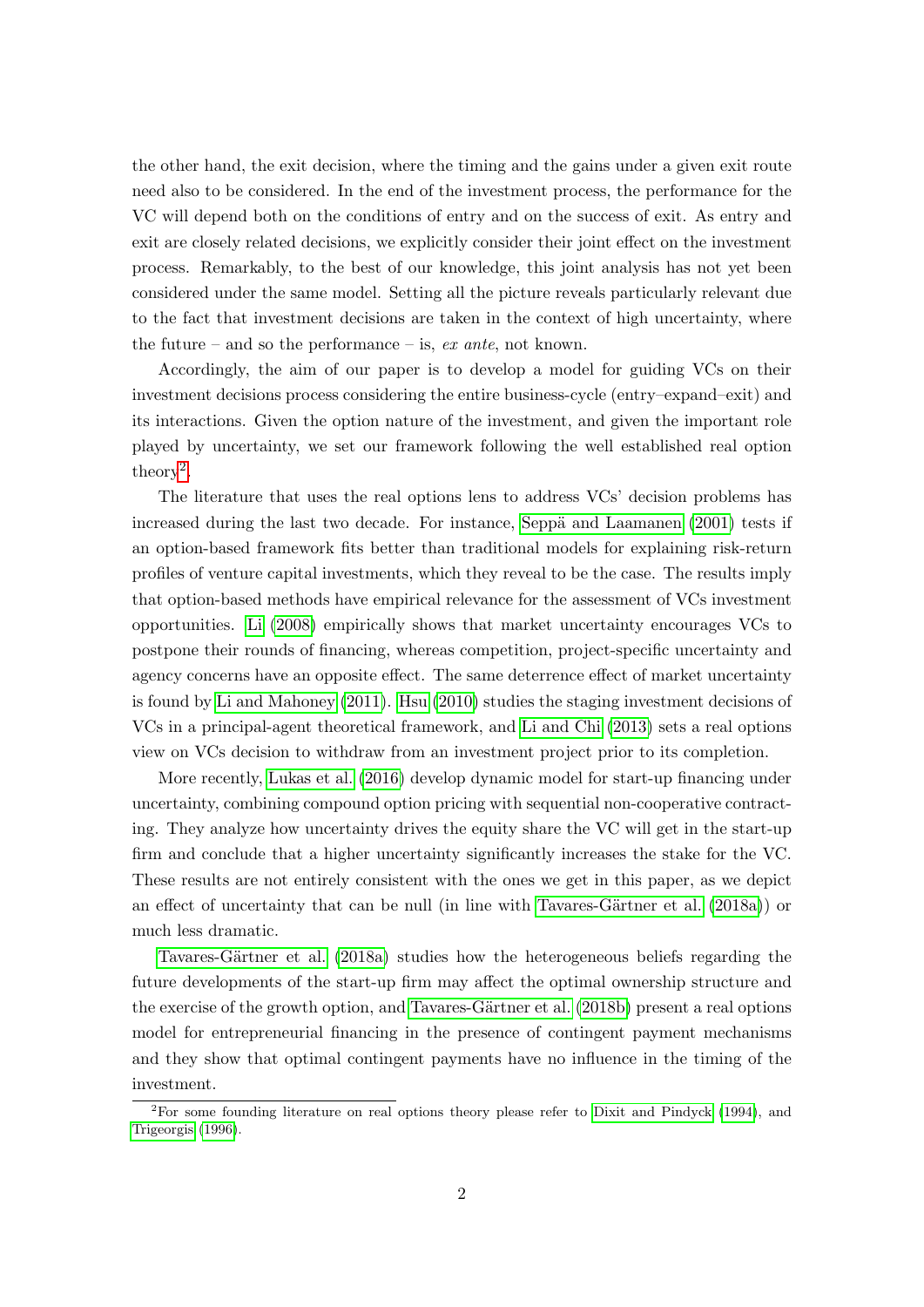Our paper differs from the previous literature in different ways. Firstly, as already mentioned, we build a model that jointly considers the decisions of investing and exiting from the star-up firm. These two closely related decisions, given their mutual impact, need to be combined when formulating an appropriate decision model.

Secondly, an optimal exit decision (via trade sale) is defined. For a deep understanding of the investment dynamics, we develop a model with time restrictions on the exit (a requirement in the venture capital industry) which will be compared with a benchmark model, where no such restrictions are present. In addition to the purpose of guiding VCs decision, we will be able to study the impact of imposing a finite duration for the investment on the entry–exit process.

Thirdly, our model allows to set, ex-ante, a prospect of performance for the VCs, both by using an expected cash-on-cash multiple (a typical measure in the industry) and by proposing an adjusted version of that multiple that accounts for the stochastic time duration of the investment.

Finally, by applying the model to a hypothetical, but realistic case, and by performing a comparative statics analysis on the main value-drives, several empirical implication will be discussed. For instance, our results show that, under time restrictions for exiting, the VC will invest for a larger trigger, require a larger equity share on the start-up firm, and will optimally exit for a smaller trigger level. They also show that cash multiples tend to be smaller in the restricted case, but this effect realistically disappears when a time-adjusted cash multiple is considered. Additionally, consistently with the empirical evidence, we show that volatility has a positive effect on the entry and exit triggers, and also on the cash multiples. The model also suggests that in high synergistic industries (that influence the profit on the exit), the cash multiple tends to be smaller than that of a less synergistic sector; however, if we consider the adjusted multiple the effect is the opposite. Transposing this finding to a rate of return measure, the model predicts a positive relation between synergies and the IRR, even though a lower cash multiple could be observed. Finally, a relatively more optimistic VC will invest and exit sooner and will require a lower share on the start-up firm. Curiously, the level of optimism reveal no impact on the cash multiples.

The paper unfolds as follows. Chapter [2](#page-3-0) contains the model setup; a perpetual setting is derived as a benchmark setting within Chapter [3;](#page-5-0) and the model is extended in Chapter [4](#page-11-0) to account for the time restriction VCs face. Since the time restricted model finds no analytical solution, a numerical example is provided in Chapter [5](#page-14-0) to help conceptualizing the entire framework and understand its economic intuitions. Chapter [6](#page-19-0) concludes.

# <span id="page-3-0"></span>2 Model setup

The model comprises an investment and a later exit of a Venture Capitalist (VC) in an established entrepreneurial firm which is assumed to be owned by a single Entrepreneur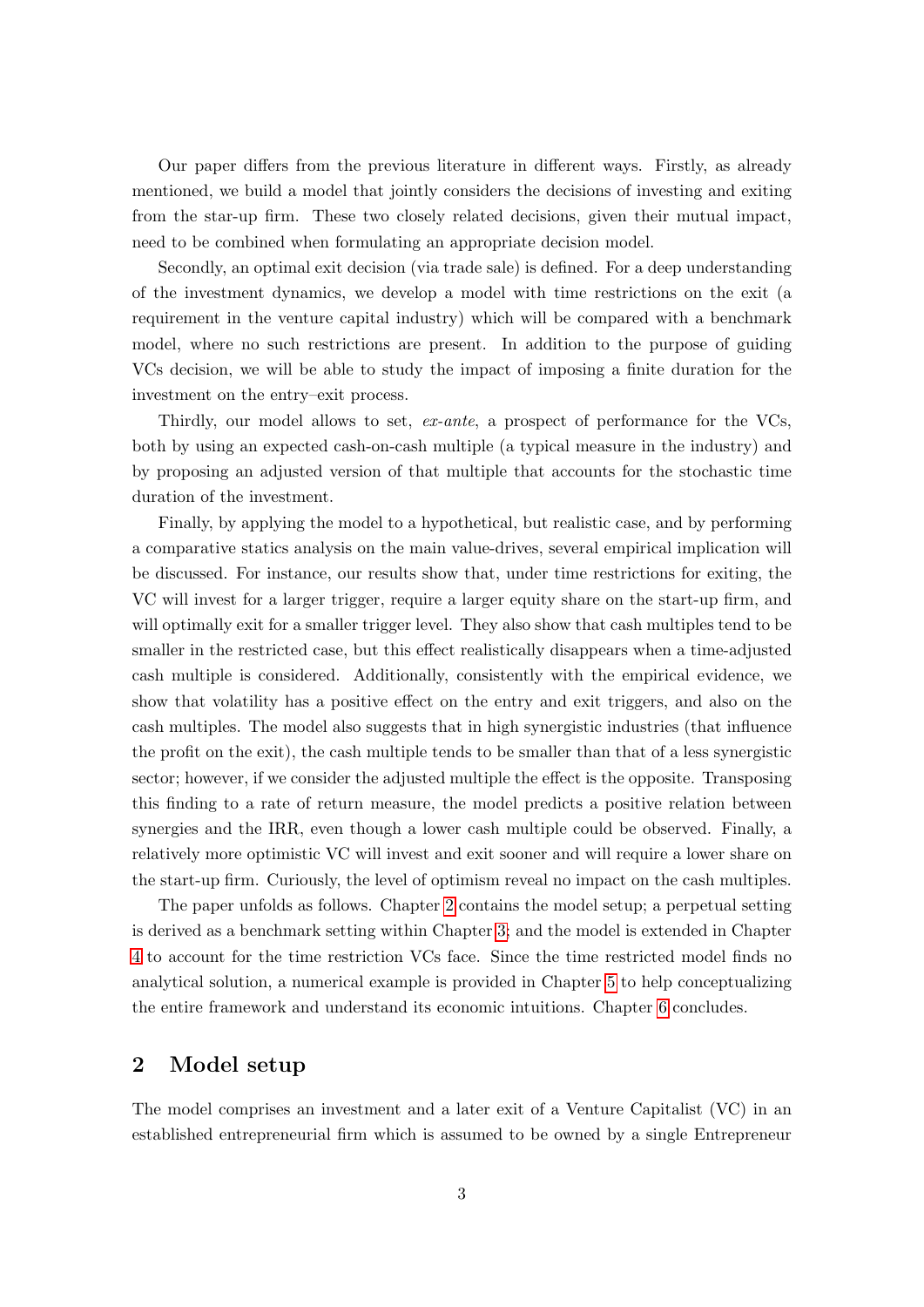(E). The firm holds a growth opportunity defined by an expansion of its value,  $V_t$ , by a factor  $\theta > 1$ , subject to an investment cost of K. Due to capital constrains<sup>[3](#page-4-0)</sup>, only part of the investment can be financed by the Entrepreneur,  $K_E(\langle K \rangle)$ , which means the VC invests the remaining  $K - K_E$ , in a single round of financing.

The individual prospects of VC and E on the growth opportunity may differ, as they may have heterogeneous beliefs regarding the growth factor  $\theta$ . In fact, the growth prospects of E, represented by  $\theta_E$ , can be larger (or smaller) than those of the VC,  $\theta_{VC}$ , showing the former as being more (or less) optimistic than the latter. Naturally, a particular situation may occur where  $\theta_E = \theta_{VC} = \theta$ , which reveal a case of homogeneous beliefs between the parties.

In addition, the VC is assumed to have no funding constraints neither burden any additional opportunity cost from other potential investments in other ventures. Also, the capital increase (either by the E or VC) is made at no premium or discount.

The post-equity round ownership on the firm held by the VC is  $0 < Q_{VC} < 1$ , while the E's ownership will decrease from 1 to  $0 < Q_E < 1$ , where  $Q_E = 1 - Q_{VC}$ .

The VC, after investing  $K - K_E$ , receives  $Q_{VC}\theta_{VC}V_t$ , which corresponds to the value of the firm after the expansion, according to his own growth beliefs. On the other hand, E spends  $K_E$  and receives an incremental value of  $Q_E(\theta_E-1)V_t$ , based on his own beliefs.

Finally, it is assumed that the value of the start-up firm, given its current (pre expansion) scale is represented by  $V_t$ , which follows a geometric Brownian motion:

<span id="page-4-1"></span>
$$
dV_t = \alpha V_t dt + \sigma V_t dz, \text{ with } V_0 > 0 \tag{1}
$$

where  $\sigma$  is the volatility,  $\alpha$  expected growth rate and dz as an increment of a Wiener process. It is also assumed that all agents are risk neutral and that the risk-free interest rate  $r, (r > \alpha)$  controls for the time-value of money. Accordingly,  $\alpha$  is a risk neutral drift. It is assumed that, after exercising the growth option the value of the firm becomes  $\theta_i V(t)$ ,  $i \in \{VC, E\}$ , which does not modify the dynamics presented in Equation [\(1\)](#page-4-1).

At this stage, two main issues emerge. On the one hand, it is crucial to find the appropriate stake each party is going to end-up with; in other words, VC and E both need to agree about how to share the venture after the expansion. On the other hand, both parties also need to agree about the timing of the expansion, i.e, about when the growth option should be optimally exercised. In a word, the interests of VC and E need to be aligned in order to jointly agree about the investment on the firm. Interestingly, even

<span id="page-4-0"></span><sup>&</sup>lt;sup>3</sup>This capital constrain assumes that the start-up – Entrepreneur included – has no access to debt financing, assumption taken upon the facts that firms in this circumstances (i) typically do not operate for a length of time long enough to provide banks with a financial record to prove its credit worthiness; (ii) typically do not have collateral to provide against a debt facility; and also (iii) indebtedness could hardly damage the start-up's ability to burn cash aiming for exponential growth, due to the further responsibility of debt repayment and its service cost in the form of interests. Aside from these facts, debt facilities may simply be unavailable as a result of specific market and macroeconomic conditions.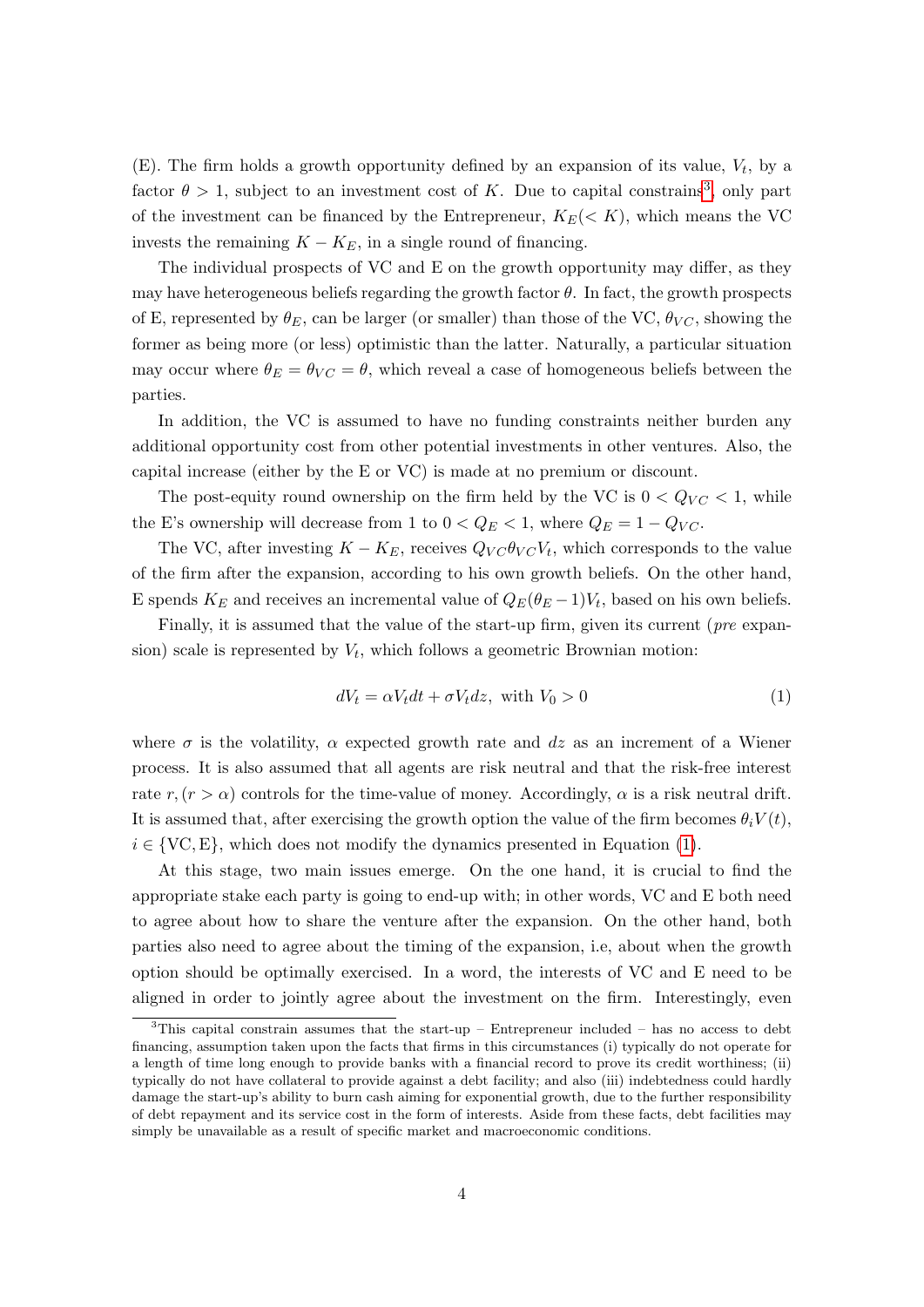when VCs and Es show different opinions about the growth prospects, it is possible for them to agree about the investment in the firm's growth.

Differently from what typically happens to the entrepreneur, the venture capitalist invests in the firm with the obligation to divest after a finite period of time. This exit obligation introduces an asymmetric perspective on the duration of the investment with an important impact on the investment dynamics for the venture capitalist and, although indirectly, for the entrepreneur.

For the complete development of the model, the entry decision (investment) needs necessarily to look forward and account for the moment when the exit takes place (divestment). The derivation follows the standard backwards procedure, starting with the exit decision, and then moving back to the initial decision of investing in the start-up firm. From all the different exit routs available for the VC, in this paper we only consider the trade sale (M&A) alternative, given the fact that it is the most common exit strategy used by the venture capitalists (e.g., [Espenlaub et al. 2015a](#page-21-13)[,b\)](#page-21-14).

## <span id="page-5-0"></span>3 Benchmark setting: no time restrictions on the exit

For understanding the impact of the finite duration of the investment for the VC on the investment dynamics, let us start by presenting the case of an investor that has no time restrictions on the exit. This means that the investor will exit at the optimal moment, not being forced to sell the asset during a given pre-established time window. This general setting serves as a benchmark in our analysis.

#### 3.1 Exit without time restrictions

For modeling the exit as a trade sale process, we follow the contributions of [Lambrecht](#page-22-11) [\(2004\)](#page-22-11) and [Lukas and Welling](#page-22-12) [\(2012\)](#page-22-12). The dynamic process unfolds as follows: (i) the VC initiates the exit (selling) procedure by offering his fraction on the start-up to a third-party firm (simply called Buyer and labeled as B); (ii) this stake in the start-up firm will benefit B, as it will be integrated in his current assets and will produce a given level of synergies  $(\gamma > 0)$ ; (iii) the VC firm requires a given premium  $(\phi > 0)$  for agreeing to sell his stake to B. Without time restrictions for the trade sale, the VC has an American perpetual option to divest.

The dynamic process has a Markovian Perfect Nash Equilibrium path to determine the optimal decision for each party. In our case, the VC (assuming the role of a seller at the exit moment) sets the offer and requires a given selling premium, whereas the Buyer, considering the conditions of the offer, defines the timing when the deal is accepted, i.e., when the trade sale takes place. Obviously, premium and timing are closed related. The VC, as an offering entity, defines a premium that maximizes its own position, taking in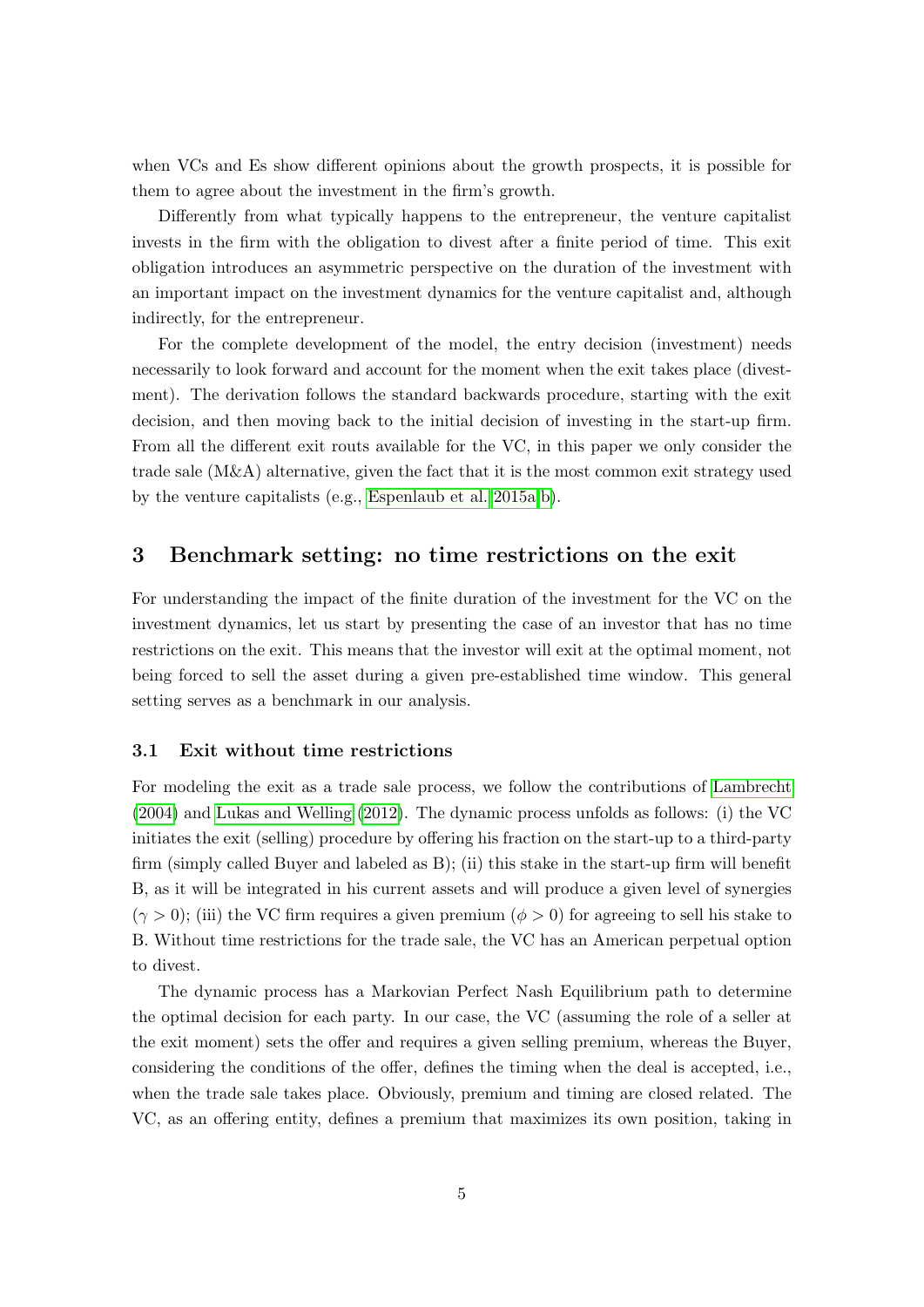consideration, however, the reaction function of B. The derivation process follows this dynamics.

Let us start with the Buyer (firm B). Using similar arguments as those in [Lambrecht](#page-22-11) [\(2004\)](#page-22-11) and [Lukas and Welling](#page-22-12) [\(2012\)](#page-22-12), firm B, incorporates the terms of the offer (consisting in a given premium  $\phi$  required by the VC) and decides upon the timing:

<span id="page-6-0"></span>
$$
f_B(V_t) = \max_t E[((\gamma - \phi)Q_{VC}\theta_{VC}V_t - (1 - \epsilon)C)e^{-rt}]
$$
\n(2)

where E[.] denotes the expectation operator,  $\gamma > 0$  is a factor that captures the level of synergies (proportional to  $V_t$ ), C represents the transactions cost, and  $(1 - \epsilon)$  is the fraction of those costs supported by firm B (the remaining fraction  $\epsilon$  is supported by the VC). Notice that the dynamics of the trade sale phase is set from the VC perspective, and so his beliefs on the expansion is considered  $(\theta_{VC})$ .

Using the standard arguments, Equation [\(2\)](#page-6-0) can be redefined as follows:

$$
f_B(V_t) = \max_{V_B(\phi)} \left[ ((\gamma - \phi)Q_{VC}\theta_{VC}V_B(\phi) - (1 - \epsilon)C) \left(\frac{V_t}{V_B(\phi)}\right)^{\beta} \right]
$$
(3)

where  $\beta = \frac{1}{2}$  $\frac{1}{2} - \frac{(r-\delta)}{\sigma^2}$  $\frac{(-\delta)}{\sigma^2} + \sqrt{\left(\frac{r-\delta}{\sigma^2}\right)}$  $\frac{\phantom{0}-\delta}{\sigma^2}-\frac{1}{2}$ 2  $\bigg\}^2 + \frac{2r}{2}$  $\frac{27}{\sigma^2} > 1$ , corresponds to the positive root of a fundamental quadratic equation (for the details, see [Dixit and Pindyck 1994\)](#page-21-12), and  $V_B^*(\phi)$ is the optimal trigger for B to accept the offer.

On the other side, the VC fully anticipates this behavior of firm B and asks a premium such that the following objective function is maximized:

$$
f_{VC}(V_t) = \max_{\phi} \left[ (\phi Q_{VC} \theta_{VC} V_B^*(\phi) - \epsilon C) \left( \frac{V_t}{V_B^*(\phi)} \right)^{\beta} \right]
$$
(4)

Solving both objective functions recursively, we obtain the following results:

**Proposition 1. Trade sale attributes.** The trade sale optimally takes place at  $V_t = V_B^*$ , as a result of a premium  $\phi^*$  required by the VC. Both  $V_B^*$  and  $\phi^*$  are as follows:

<span id="page-6-1"></span>
$$
\phi^* = \frac{\gamma (1 + (\beta - 2)\epsilon)}{\beta - \epsilon} \tag{5}
$$

<span id="page-6-2"></span>
$$
V_B^* \equiv V_B^*(\phi^*) = \frac{\beta(\beta - \epsilon)}{(\beta - 1)^2} \frac{C}{\gamma Q_{VC} \theta_{VC}} \tag{6}
$$

From the VC's standing point,  $V_B^*$  and  $\phi^*$  reveal to be a crucial piece of information, essential for fully equating the entry decision. In addition:

**Proposition 2. VC's exit option value.** The value of the VC's exit option (when no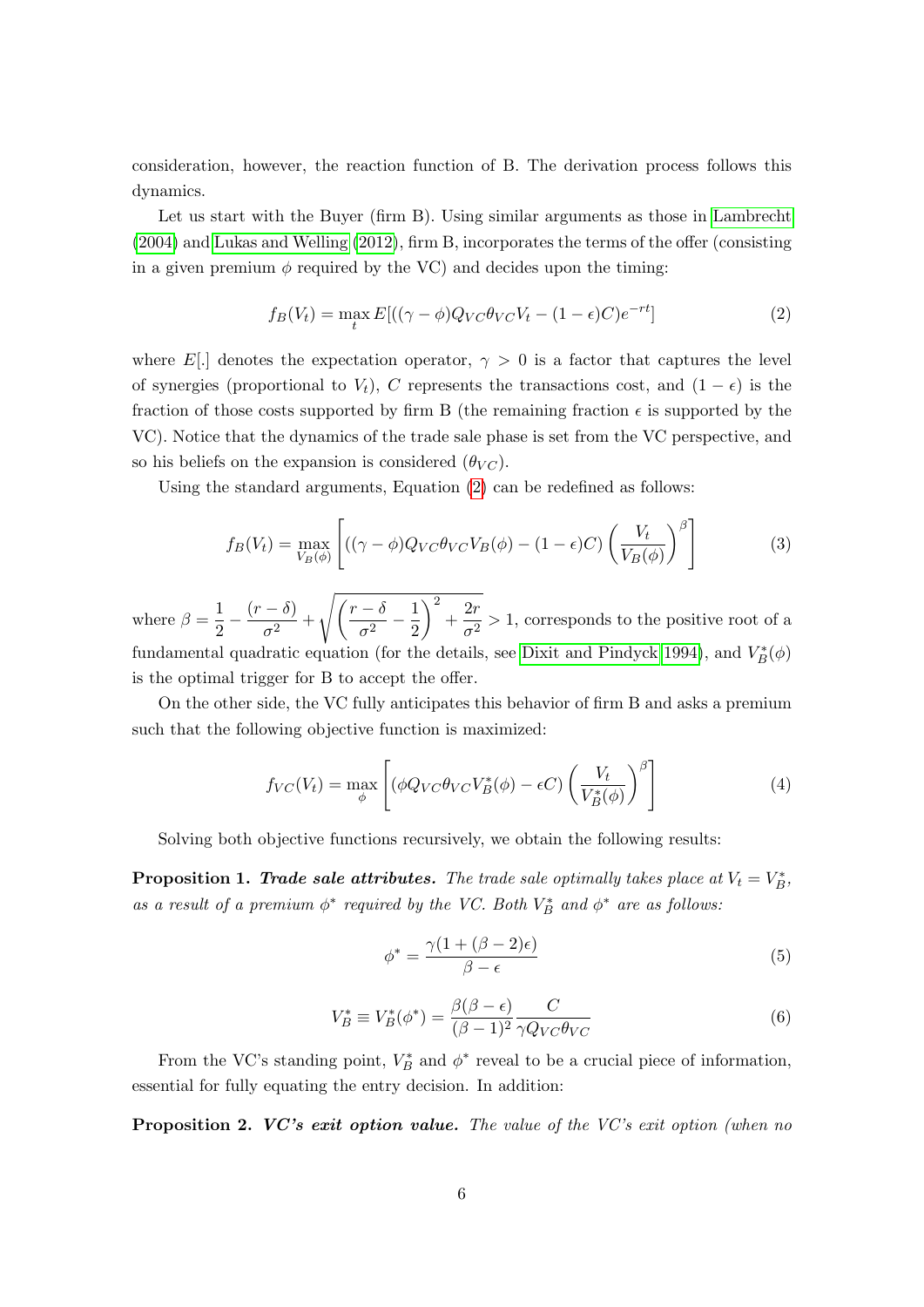time restrictions are set) is as follows:

<span id="page-7-0"></span>
$$
F_{VC}(V_t) = (\phi^* Q_{VC} \theta_{VC} V_B^* - \epsilon C) \left(\frac{V_t}{V_B^*}\right)^{\beta}
$$

$$
= \frac{(\beta - \epsilon)C}{(\beta - 1)^2} \left(\frac{V_t}{V_B^*}\right)^{\beta} \tag{7}
$$

After modeling the exit phase, let us move backwards for deriving the entry decision.

#### 3.2 Entry without time restrictions

Let us position now in the initial stage, where both the venture capitalist and the entrepreneur are facing the chance to invest in the expansion of the start-up firm.

From E's point of view, the decision consists in exchanging part of his stake on the start-up firm for a fraction of the incremental cash flows arising from the expansion. The decision needs to consider E's own beliefs about the growth prospects  $(\theta_E)$ , the dilution effect  $(1-Q_{VC})$ , and the investment cost  $(K_E)$ . The incremental payoff for E is as follows:

$$
\Pi_E(V_t) = ((1 - Q_{VC})\theta_E - 1)V_t - K_E
$$
\n(8)

Given its optionality, E agrees about the joint investment on the growth opportunity at the optimal trigger  $(V_E^{**})$ , the one that maximizes his position:

$$
g_E(V_t) = \max_{V_E^{**}} \left[ \left( \left( (1 - Q_{VC})\theta_E - 1 \right) V_t - K_E \right) \left( \frac{V_t}{V_E^{**}} \right)^{\beta} \right] \tag{9}
$$

where,

<span id="page-7-2"></span>
$$
V_E^{**} = \frac{\beta}{(\beta - 1)} \frac{K_E}{(1 - Q_{VC})\theta_E - 1}
$$
(10)

Considering the position of the VC, his payoff is as follows:

$$
\Pi_{VC}(V_t) = Q_{VC}\theta_{VC}V_t + F_{VC}(V_t) - (K - K_E)
$$
\n(11)

where the first term on the right-hand side captures his fraction on the firm after the expansion, considering his own beliefs  $(\theta_{VC})$ ; the second term,  $F_{VC}(.)$ , accounts for the fact that, after investing, the VC also receives the option to exit; and, finally, the last term represents the VC's investment cost. Following the same arguments, the VC's optimization problem is:

<span id="page-7-1"></span>
$$
g_{VC}(V_t) = \max_{V_{VC}^{**}} \left[ \left( Q_{VC} \theta_{VC} V_t^{**} + F_{VC} (V_{VC}^{**}) - (K - K_E) \right) \left( \frac{V_t}{V_{VC}^{**}} \right)^{\beta} \right] \tag{12}
$$

where  $F_{VC}(V_{VC}^{**})$  denotes the value option to exit (Equation [\(7\)](#page-7-0)) assessed at the entry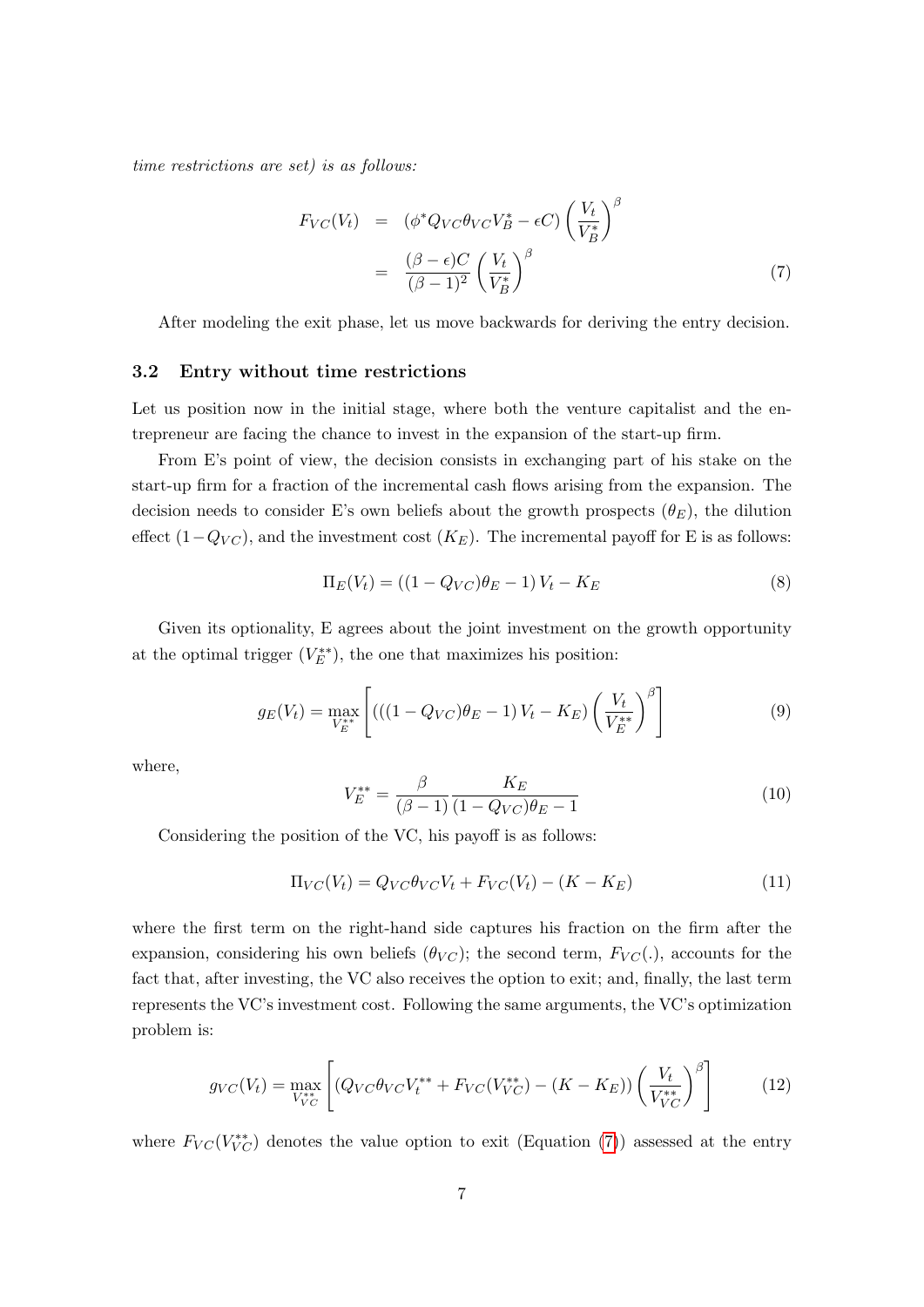trigger  $V_t = V_{VC}^{**}$ .

The optimization [\(12\)](#page-7-1) leads to the following entry trigger for the VC:

$$
V_{VC}^{**} = \frac{\beta}{\beta - 1} \frac{K - K_E}{Q_{VC}\theta_{VC}}\tag{13}
$$

Aligning the investment trigger of each party (E and VC) through the optimal ownership results in the following proposition:

Proposition 3. Post-money ownership. The post-money optimum ownership for the VC and E, respectively  $Q_{VC}^{opt}$  and  $Q_{E}^{opt}$  $_{E}^{opt}, \ comes \ as \ follows:$ 

<span id="page-8-1"></span>
$$
Q_{VC}^{opt} = \frac{(K - K_E)(\theta_E - 1)}{K\theta_E + K_E(\theta_{VC} - \theta_E)}\tag{14}
$$

$$
Q_E^{opt} = 1 - Q_{VC}^{opt} \tag{15}
$$

Interestingly, neither the triggers nor optimal ownership in the entry decision are affected by the exit option. This solution makes the model without time restrictions yielding results similar to those derived by Tavares-Gärtner et al. [\(2018a\)](#page-23-1). In addition we can state the following:

Corollary 1. Sensitivities of the post-money ownership. (i) Fixing  $\theta_E$ , the lower (higher) the VC's expectations about the growth factor  $(\theta_{VC})$ , the higher (lower) the share he requires; (ii) the larger the relative investment cost of the  $VC$ , the greater the share he demands. Furthermore, the volatility of the project  $(\sigma)$  and the exit potential synergies  $(\gamma)$ reveal not to affect the optimal ownership for the VC.

**Corollary 2. Homogeneous beliefs.** For the particular case where both  $VC$  and  $E$  agree about the growth prospects, i.e.  $\theta_{VC} = \theta_E = \theta$ , we have:

$$
Q_{VC}^{opt}(\theta_{VC} = \theta_E = \theta) = \frac{(K - K_E)}{K} \frac{(\theta - 1)}{\theta}
$$
\n(16)

which has an intuitive economic interpretation. Under homogeneous beliefs, the VC optimally receives a fraction on the incremental growth which is proportional to his relative investment cost.

After computing the optimal ownership for the parties, it is possible to define the final solutions for the entry and exit triggers. Let us star by the former.

Proposition 4. The complete solution for the entry trigger. The entry trigger for the VC is as follows:

<span id="page-8-0"></span>
$$
V^{**} \equiv V_{VC}^{**}(Q_{VC}^{opt}) = V_E^{**}(Q_E^{opt}) = \frac{\beta}{\beta - 1} \frac{(K - K_E)\theta_E + K_E \theta_{VC}}{(\theta_E - 1)\theta_{VC}}
$$
(17)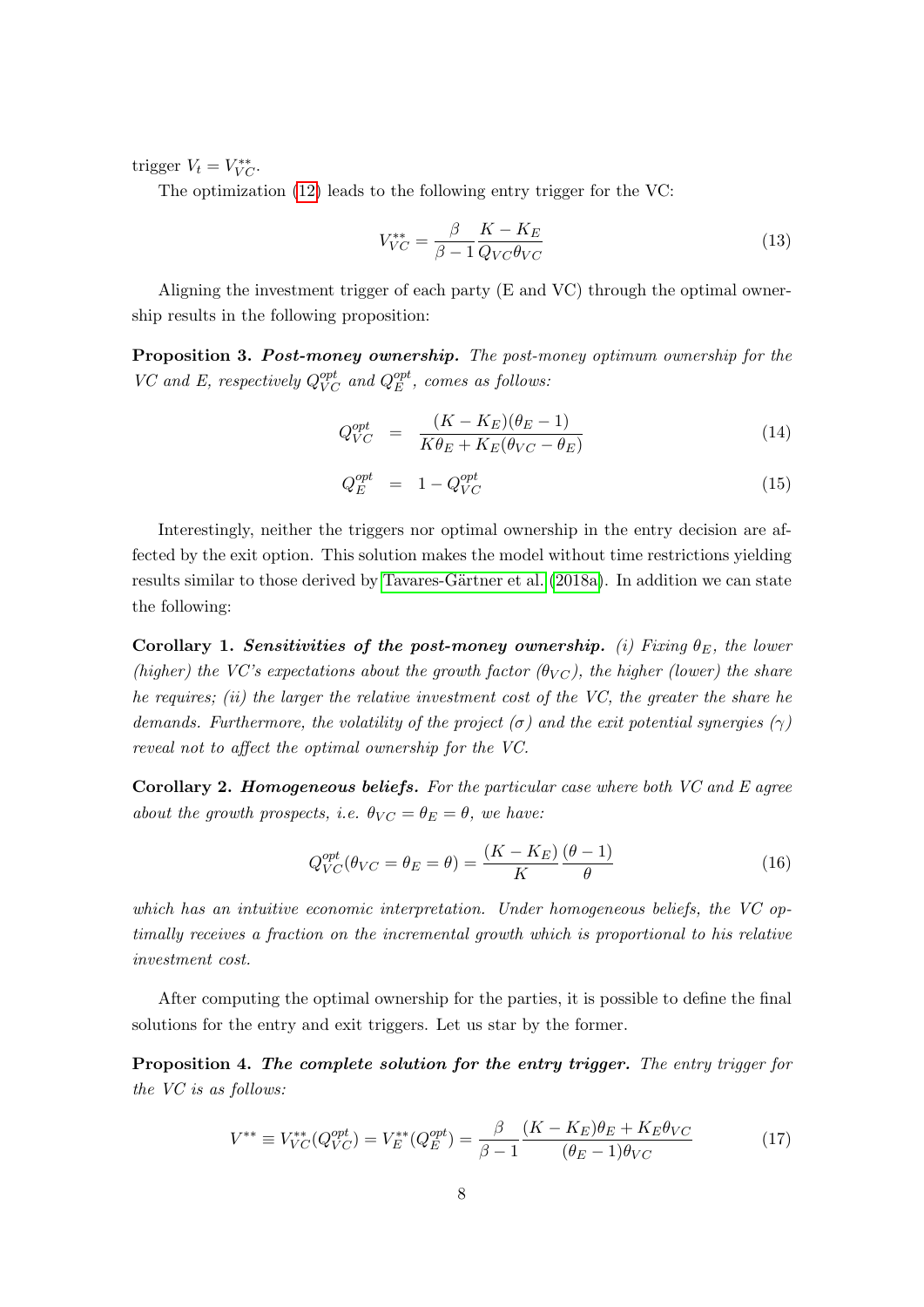In normal circumstances, the entry trigger is prior to the exit trigger, i.e.,  $V_{VC}^{**} < V_B^*$ . However, if the synergies created to the buyer (i.e., firm B on the exit deal) are large enough, a reversed order of the triggers may occur, i.e., the exit trigger can be smaller than the entry trigger. This means that, for large synergies, the VC may find optimal to invest, divesting immediately after. This could be considered a rare situation<sup>[4](#page-9-0)</sup> but need to be considered in our complete set of solutions.

**Proposition 5. The case of high synergies.** In the case of synergies such that  $\gamma \geq$  $\bar{\gamma} = \frac{\beta - \epsilon}{\beta - 1}$  $\beta-1$  $\mathcal{C}_{0}^{(n)}$  $\frac{C}{K - K_E}$ , the exit trigger becomes smaller than the entry trigger. In such a case, the appropriate premium would not be as in Equation [\(5\)](#page-6-1), but instead:

$$
\bar{\phi}(\gamma \geqslant \bar{\gamma}) = \gamma - (1 - \epsilon) \frac{c}{K - K_E} < \phi^* \tag{18}
$$

corresponding to the one that aligns both triggers.

Incorporating what was just stated, the complete solution for the exit trigger is now possible.

Proposition 6. The complete solution for the exit trigger. The exit trigger comes as follows:

$$
V^* \equiv V_B^*(Q_{VC}^{opt}) = \begin{cases} \frac{\beta}{(\beta - 1)^2} \frac{(\beta - \epsilon)C((K - K_E)\theta_E + K_E\theta_{VC})}{\gamma(K - K_E)(\theta_E - 1)\theta_{VC}} & \text{if } \gamma < \bar{\gamma} \\ V^{**} & \text{if } \gamma \geq \bar{\gamma} \end{cases} \tag{19}
$$

where  $V^{**}$  is the entry trigger as defined in Equation [\(17\)](#page-8-0).

With the complete set of solutions it becomes straightforward to compute the VC's expected cash multiple, corresponding to the ratio between expected value at the exit and the initial capital investment. This multiple is a common measure of performance in the VC/PE industry and it is usually called as cash-on-cash multiple.

**Proposition 7. Cash multiple.** The expected cash multiple for the VC,  $M_{VC}$ , which compares the expected in-flow at the exit, which corresponds to  $(1+\phi^*)Q_{VC}^{opt}\theta_{VC}V^* - \epsilon C$  if  $\gamma < \bar{\gamma}$  or  $(1 + \bar{\phi}(\gamma))Q^{opt}_{VC}\theta_{VC}V^{**} - \epsilon C$  if  $\gamma \geq \bar{\gamma}$ , to the initial investment,  $K - K_E$ , comes

<span id="page-9-0"></span><sup>4</sup>A recent possible example of such a fast and profitable deal came to us by Blackstone Group Inc. which doubled the value of its investment in Refinitiv in about 10 months. The PE firm entered in the capital of Refinitiv, a Thomson Reuters Corp. company, at a highly levered \$20Bn investment of which about \$6.5 billion was equity. The business was almost immediately sold in a merger deal with London Stock Exchange, raising the value to \$27Bn, meaning an equity value worth over twice as much, given that the debt level has remained at similar levels ([https://www.bloomberg.com/news/articles/2019-07-29/](https://www.bloomberg.com/news/articles/2019-07-29/blackstone-bets-on-further-refinitiv-gains-after-doubling-value) [blackstone-bets-on-further-refinitiv-gains-after-doubling-value](https://www.bloomberg.com/news/articles/2019-07-29/blackstone-bets-on-further-refinitiv-gains-after-doubling-value)).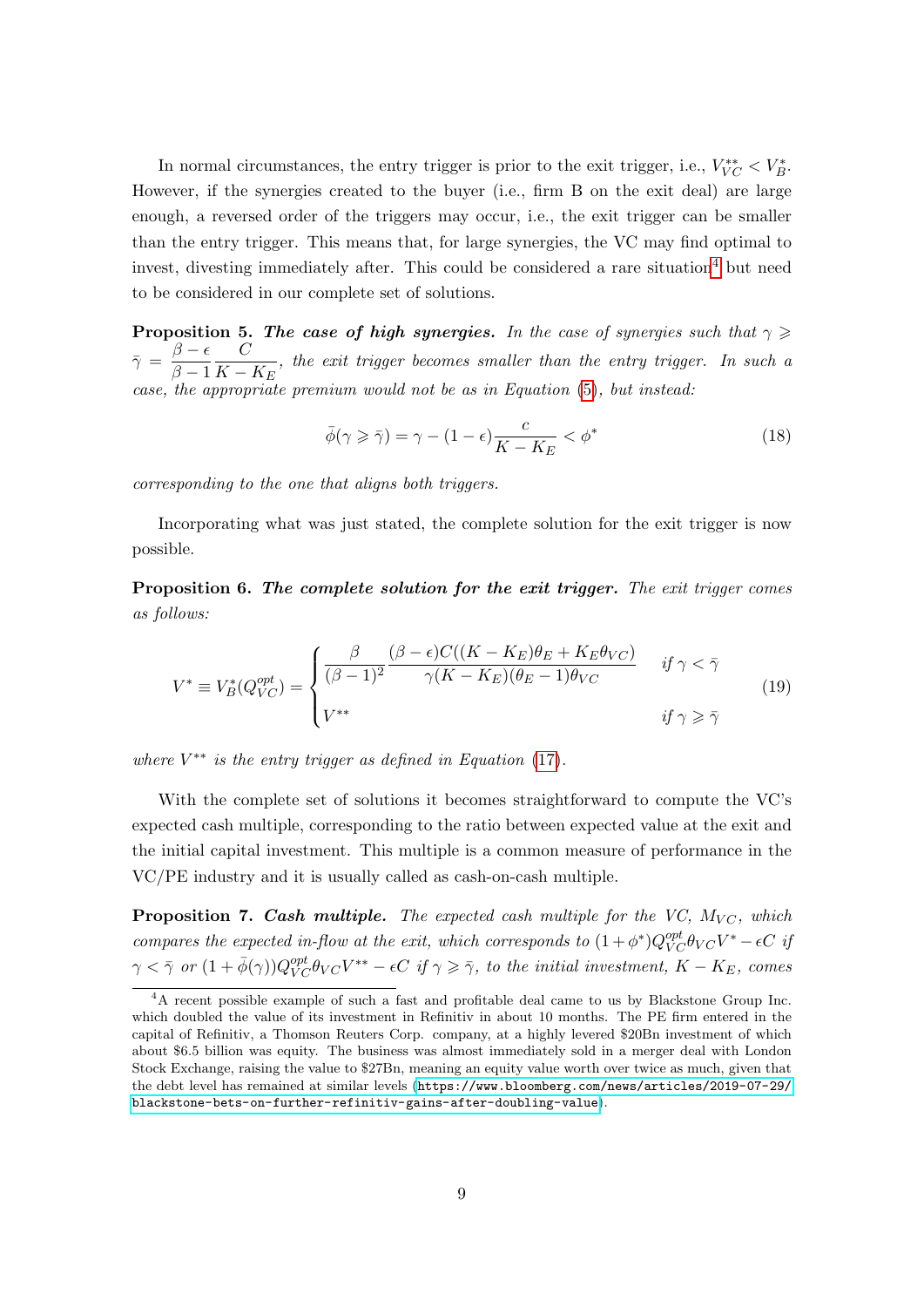in the following simplified way:

<span id="page-10-0"></span>
$$
M_{VC} = \begin{cases} \frac{(\beta - \epsilon)(\beta + \gamma)C}{(\beta - 1)^2 (K - K_E)\gamma} & \text{if } \gamma < \bar{\gamma} \\ \frac{\beta(1 + \gamma)}{\beta - 1} - \frac{(\beta - \epsilon)C}{(\beta - 1)(K - K_E)} & \text{if } \gamma \geq \bar{\gamma} \end{cases}
$$
(20)

Proposition 8. Adjusted cash multiple. Equation [\(20\)](#page-10-0) shows a raw cash multiple, where no time value is considered<sup>[5](#page-10-1)</sup>. An adjusted cash multiple can be easily determined:

$$
AdjM_{VC} = \begin{cases} M_{VC}D & \text{if } \gamma < \bar{\gamma} \\ M_{VC} & \text{if } \gamma \geq \bar{\gamma} \end{cases}
$$
 (21)

where  $D = \left(\frac{V^{**}}{V^{*}}\right)$  $V^*$  $\int_{0}^{\beta}$  < 1 (for  $V^{**}$  <  $V^{*}$ ) is the (stochastic) factor that discounts the expected in-flow at the exit back to the entry moment. Naturally, the adjusted cash multiple becomes a more adequate measure as it accounts for the time-value of money, through the stochastic length of time needed to achieve the exit trigger.

Additionally, the following can be stated:

Corollary 3. Sensitivities of the cash multiples. The sensitivities of both types of cash multiples in relation to the main value drivers  $(\sigma, \gamma, \text{ and}, \theta_{VC})$  are as follows:

- $\bullet$   $\frac{\partial M_{VC}}{\partial \theta}$  $\partial \beta$  $\frac{\partial \beta}{\partial \sigma}>0,$  independently from the level of  $\gamma;$
- $\bullet~~\frac{\partial M_{VC}}{\partial \gamma}<0~~if~ \gamma<\bar{\gamma}, ~but~\frac{\partial M_{VC}}{\partial \gamma}>0~~if~ \gamma>\bar{\gamma};$
- $\bullet$   $\frac{\partial M_{VC}}{\partial \theta}$  $\frac{\partial H_{VC}}{\partial \theta_{VC}} = 0$ , as  $M_{VC}$  does not depend on  $\theta_{VC}$

as for the Adjusted Cash Multiple only for  $\gamma < \overline{\gamma}$  needs now to be considered:

• 
$$
\frac{\partial Adj M_{VC}}{\partial \beta} \frac{\partial \beta}{\partial \sigma} > 0;
$$
  
• 
$$
\frac{\partial Adj M_{VC}}{\partial \gamma} < 0;
$$

- 
- $\bullet$   $\frac{\partial AdjM_{VC}}{\partial \theta}$  $\frac{\partial \phi_{V}}{\partial \theta_{V}} = 0$ , given that  $AdjM_{VC}$  does not depend on  $\theta_{VC}$  neither directly nor through  $D^6$  $D^6$ .

<span id="page-10-2"></span><span id="page-10-1"></span> $5$ This is the normal approach in the VC/PE industry. <sup>6</sup>Which becomes clear after simplifying D to  $\left(\frac{\beta-\epsilon}{\beta-1}\right)$  $\beta - 1$  $\mathcal{C}_{0}^{(n)}$  $(K - K_E)\gamma$  $\int_{0}^{\beta}$ .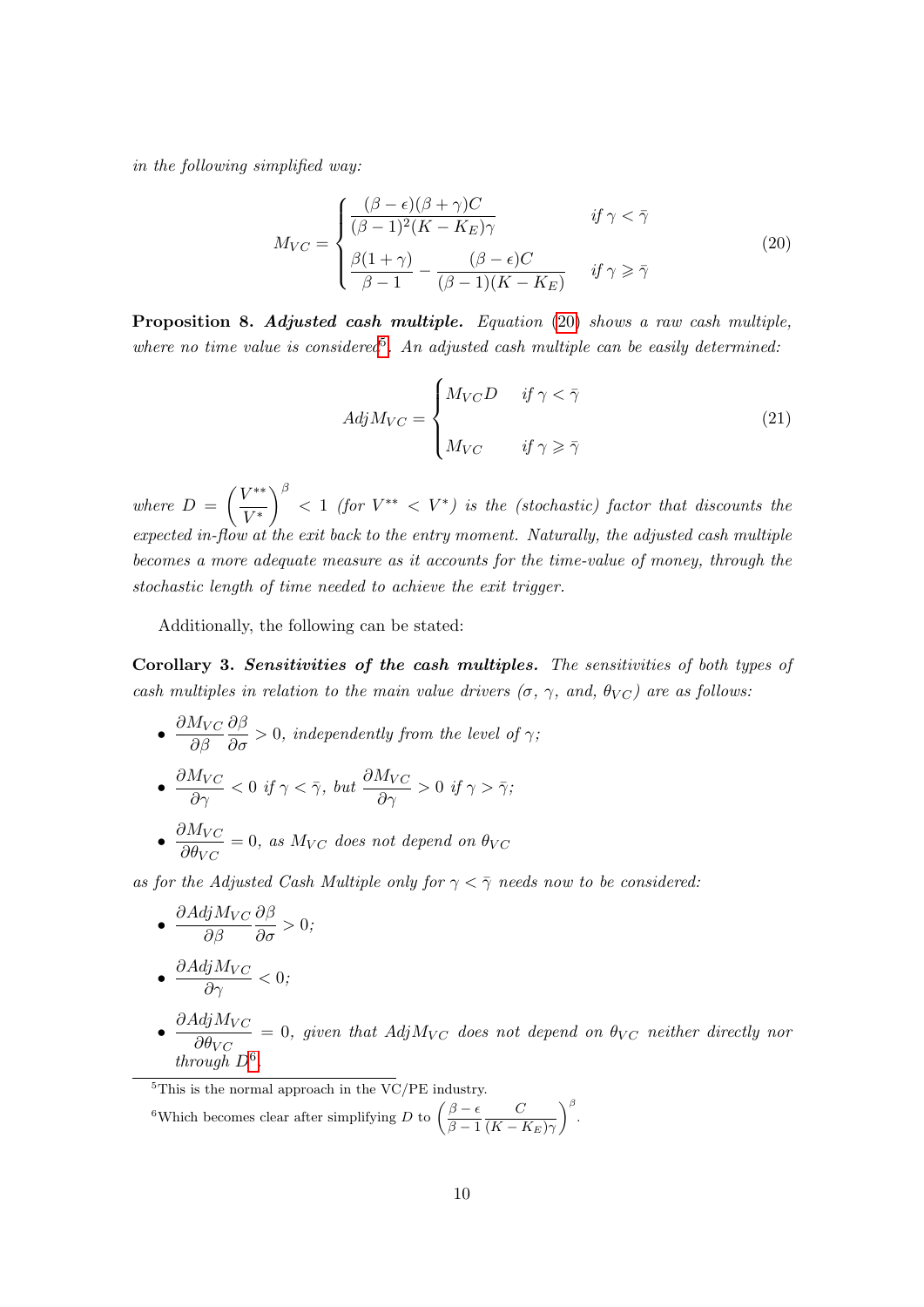### <span id="page-11-0"></span>4 Investment under time restriction on the exit

Consider now the setting where the venture capitalist has a limited time horizon for staying invested in the start-up firm. Let  $T \ll \infty$  represent the investment maximum duration, which means the VC is obliged to exit until time  $t_0 + T$ .  $t_0$  represents the entry date, but for simplifying the notation we set  $t_0 = 0$ .

A restricted time horizon for the investment will significantly impact the exit dynamics, namely when compared to that of the unrestricted case. In fact, after identifying the trade sale attributes, defined by the pair  $\{\phi^*, V_B^*{}^R\}$ , where the superscript R labels the restricted case, two situations may unfold: (i) either  $V_B^*$  is achieved before T, and in this case the trade sale occurs as presented in the previous section; or (ii) the limiting date  $T$  arrives without  $V_B^*$ <sup>R</sup> has been achieved, which means the trade sale takes place at an inefficient moment, as it only occurs because the VC is forced to exit at that date. Naturally, the time restrictions should impact negatively the value of the exit option since less flexibility is now present.

To compute the option to exit under time constrains, we use the concept of Forward Start Option (FSO), generally defined in [Shackleton and Wojakowski](#page-22-13) [\(2007\)](#page-22-13), and used in various contexts by [Pereira and Rodrigues](#page-22-14) [\(2014\)](#page-22-14), [Azevedo et al.](#page-20-4) [\(2016\)](#page-20-4), [Azevedo et al.](#page-20-5) [\(2018\)](#page-20-5) and [Adkins et al.](#page-20-6) [\(2019\)](#page-20-6).

Let  $R_{VC}(V_t)$  represent the time-restricted option to exit for the VC. Its value is the same as that of a replicating portfolio,  $P(V_t)$ , that includes a long position in a perpetual option to exit and a short position on a FSO to exit, that initiates at moment  $T$ . The value of the former position can be given by Equation [\(7\)](#page-7-0), where  $V_B^*{}^R$  – yet to be determined – replaces  $V_B^*$ . The short FSO position is presented next.

Under risk-neutral expectations, the value of a forward start option is:

$$
FSO(V_t) = E\left[F_{VC}(V_T)\mathbf{1}_{V_T < V_B^{*R}}\right]e^{-rT}
$$
\n(22)

where  $F_{VC}(V_T)$  represents the value of the trade sale option at time T, and  $\mathbf{1}_{condition}$ equals 1 if the condition is met, and 0 otherwise.

From [Shackleton and Wojakowski](#page-22-13) [\(2007\)](#page-22-13) (see their Appendix A) we acknowledge that FSO can be expressed as:

$$
FSO(V_t) = \frac{(\beta - \epsilon)C}{(\beta - 1)^2} \left(\frac{V_t}{V_B^{*R}}\right)^{\beta} N(-d3(V_t))
$$
\n(23)

where

$$
d3(V_t) = \frac{\ln\left(\frac{V_t}{V_B^*R}\right) + \left(\alpha + \frac{1}{2}\sigma^2\right)T}{\sigma\sqrt{T}} + (\beta - 1)\sigma\sqrt{T}
$$
(24)

The term  $N(-d3(V<sub>t</sub>))$  captures the (risk-neutral) probability for the state variable to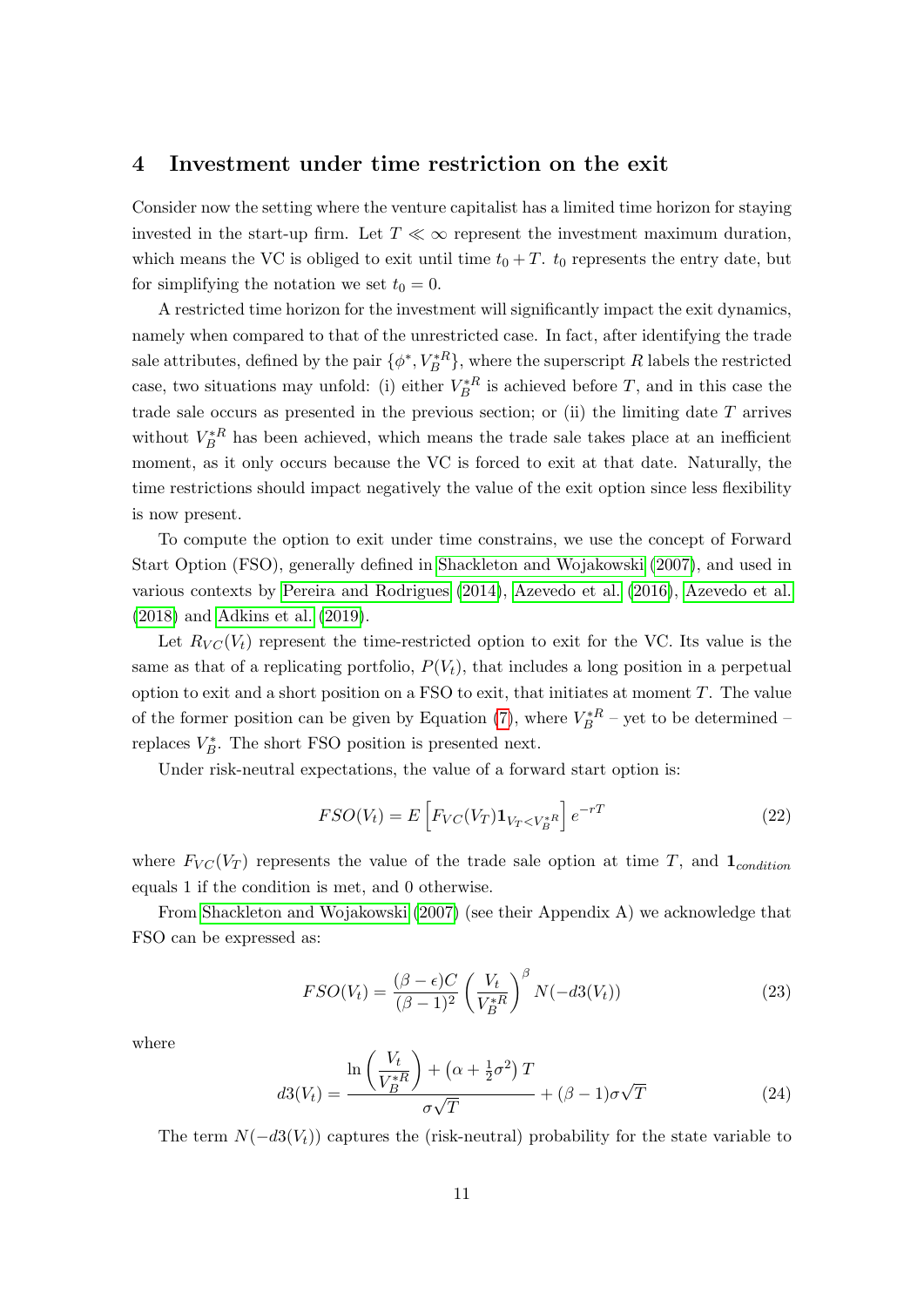hit the trigger later than time T, conditional to the fact that  $V_B^{*R}$  is not achieved at  $t \in (0, T].$ 

The aforementioned portfolio comes as follows:<sup>[7](#page-12-0)</sup>

$$
P(V_t) = F_{VC}(V_t) - FSO(V_t) = \frac{(\beta - \epsilon)C}{(\beta - 1)^2} \left(\frac{V_t}{V_B^{*R}}\right)^{\beta} N(d3(V_t))
$$
\n(25)

Finally, as time T represents the last moment for the exiting, we assume that, at this critical moment, the VC completely looses its bargaining power. In other words, it becomes unfeasible for him to ask for any premium when negotiating the trade sale. In fact, at  $T$  the VC receives simply the value of the firm (without any premium), while incurring in transactions costs. These circumstances lead to a negative net payoff for the VC corresponding to  $\epsilon C$ . The present value of the net expected payoff for the case where the exit happens at time  $T$  is given by:

$$
\Pi_{VC}^T(V_t) = -\epsilon C e^{-rT} N(-d2(V_t))
$$
\n(26)

where

$$
d2(V_t) = \frac{\ln\left(\frac{V_t}{V_B^{*R}}\right) + \left(\alpha + \frac{1}{2}\sigma^2\right)T}{\sigma\sqrt{T}} - \sigma\sqrt{T}
$$
\n(27)

The factor  $N(-d2(V_t))$  captures the risk-neutral probability of the option to expire unexercised, with  $V_T < V_B^{*R}$ .

Putting together all the components, the time-restricted investment payoff received by the VC at the entry moment is:

$$
\Pi_{VC}^R(V_t) = Q_{VC}^R \theta_{VC} V_t + P(V_t) + \Pi_{VC}^T(V_t) - (K - K_E)
$$
\n(28)

and it would be straightforward to show that  $\Pi_{VC}^R(V_t) \to \Pi_{VC}(V_t)$  as  $T \to \infty$ .

Differently from the non-restricted case, the procedure for computing the complete solution is now numerical. In sequence, we need (i) to find the generic entry trigger; (ii) to align the entry trigger with that of the E, and determine the optimal post-money ownership; (iii) and, finally, to plug the optimal ownership into Equation [\(6\)](#page-6-2) for determining the exit trigger. These steps are presented next in a formal manner.

Proposition 9. Entry triggers (restricted duration). The entry trigger for the venture capitalist,  $V_{VC}^{*,R}$ , when time constrains on the exit are in place, comes as the numerical solution of the following optimization problem:

<span id="page-12-1"></span>
$$
\max_{V_{VC}^{**R}} \left[ \left( \Pi_{VC}^R (V_{VC}^{**R}) \right) \left( \frac{V_t}{V_{VC}^{**R}} \right)^{\beta} \right] \tag{29}
$$

<span id="page-12-0"></span><sup>&</sup>lt;sup>7</sup>As previously mentioned, Equation [\(7\)](#page-7-0) is used for computing  $F_{VC}(V_t)$ , but  $V_B^*$ <sup>R</sup> substitutes  $V_B^*$ .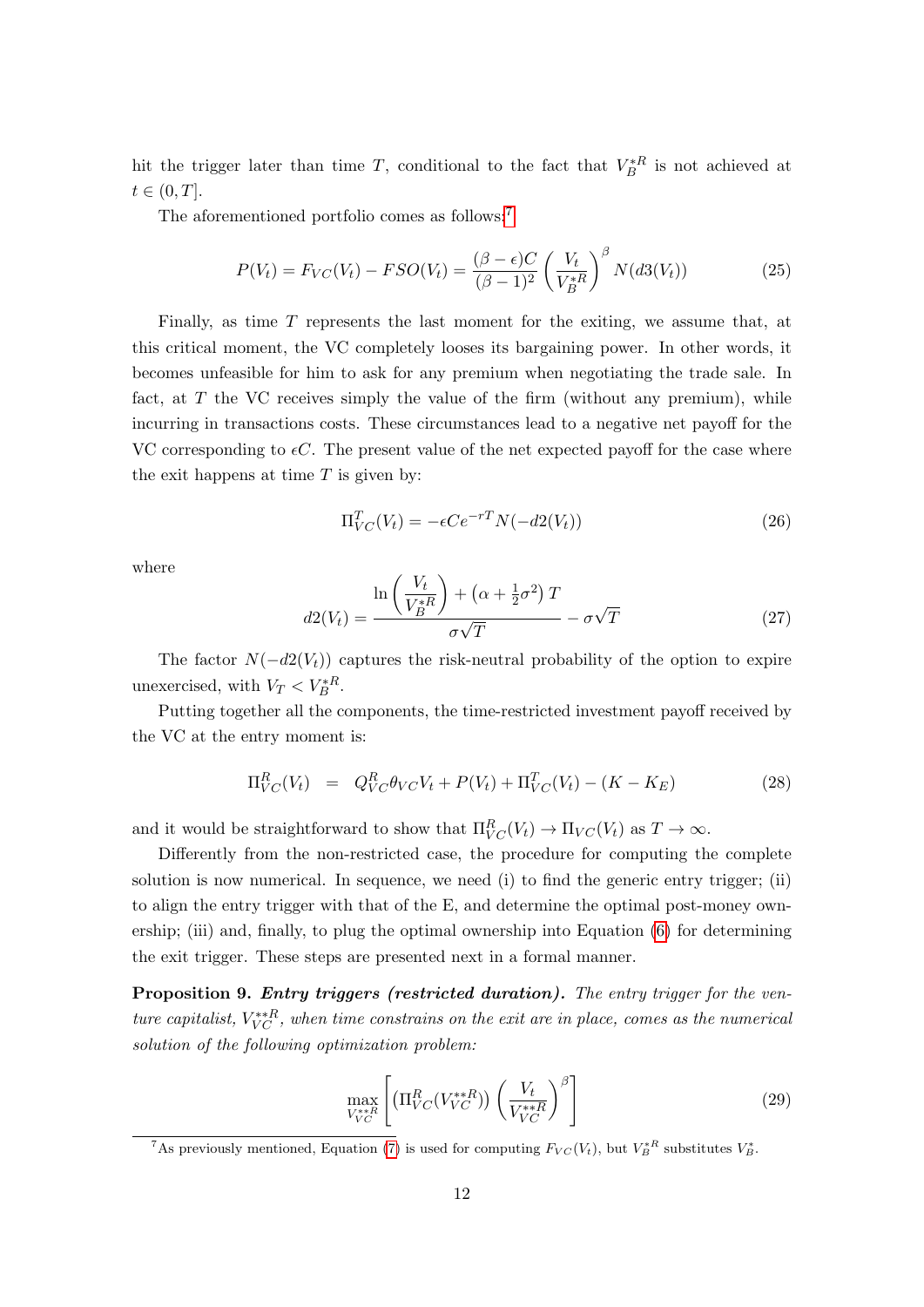In addition, the trigger for the entrepreneur remains as presented in Equation [\(10\)](#page-7-2).

Aligning the investment triggers through the optimal ownership results in the following propositions:

Proposition 10. Post-money ownership (restricted duration). The post-money ownership for the venture capitalist corresponds to the share  $Q_{VC}^{optR}$  such that  $V^{**R}$  =  $V_{VC}^{**R} = V_E^{**}$ , equations [\(29\)](#page-12-1) and [\(10\)](#page-7-2), respectively. The entrepreneur receives  $Q_E^{optR} =$  $1 - Q_{VC}^{optR}$ .

Proposition 11. Exit trigger (restricted duration). The exit trigger for a limited investment duration,  $V^{*R} \equiv V_B^{*R}$ , can be easily determined by incorporating  $Q_{VC}^{optR}$  into Equation  $(6)$ . If this solution leads to a situation of inverted triggers (i.e., the exit trigger smaller than the entry one), a higher premium can be required by the VC,  $\bar{\phi}^R > \phi^*$ , such that  $V^{*R} = V^{**R}$ . This situation occurs in the case of high synergy, higher than a certain level (say  $\bar{\gamma}^R$ ). Differently from the unrestricted situation, both  $\bar{\gamma}^R$  and  $\bar{\phi}^R$  need to be numerically determined.

Finally, the cash multiples under time restrictions can be computed as follows:

Proposition 12. Cash multiples (restricted duration). The cash multiple for the VC when time restrictions on the exit are in place is as follows:

<span id="page-13-0"></span>
$$
M_{VC}^R = \begin{cases} Q_{VC}^{optR} \theta_{VC} V^{*R} + \frac{(\beta - \epsilon)C}{(\beta - 1)^2} N(d3(V^{**R})) - \epsilon C e^{-rT} N(-d2(V^{**R})) \\ \frac{K - K_E}{K - K_E} \end{cases} \quad \text{if } \gamma < \bar{\gamma}^R \quad \text{if } \gamma \ge \bar{\gamma}^R \quad \text{if } \gamma \ge \bar{\gamma}^R \quad \text{(30)}
$$

where  $Q_{VC}^{optR}$  and  $V^{*R}$  are, respectively, the numerical solutions for the post-money ownership for the VC and the exit trigger. Notice that the density functions  $d3(.)$  and  $-d2(.)$ are measured at the entry timing, i.e., at  $V_t = V^{**R}$ .

Proposition 13. Adjusted Cash multiples (restricted duration). The adjusted cash multiple that accounts for the time value of money is:

$$
AdjM_{VC}^R = \begin{cases} M_{VC}^R D^R & \text{if } \gamma < \bar{\gamma}^R \\ M_{VC}^R & \text{if } \gamma \ge \bar{\gamma}^R \end{cases}
$$
(31)

where  $D^R = \left(\frac{V^{**R}}{V^{*R}}\right)$  $V^*R$  $\int_{0}^{\beta}$  < 1 is the (stochastic) factor that discounts the expected value at the exit back to the entry moment.

Given the nature of the solutions, the main sensitivities will be studied through a comparative statics analysis.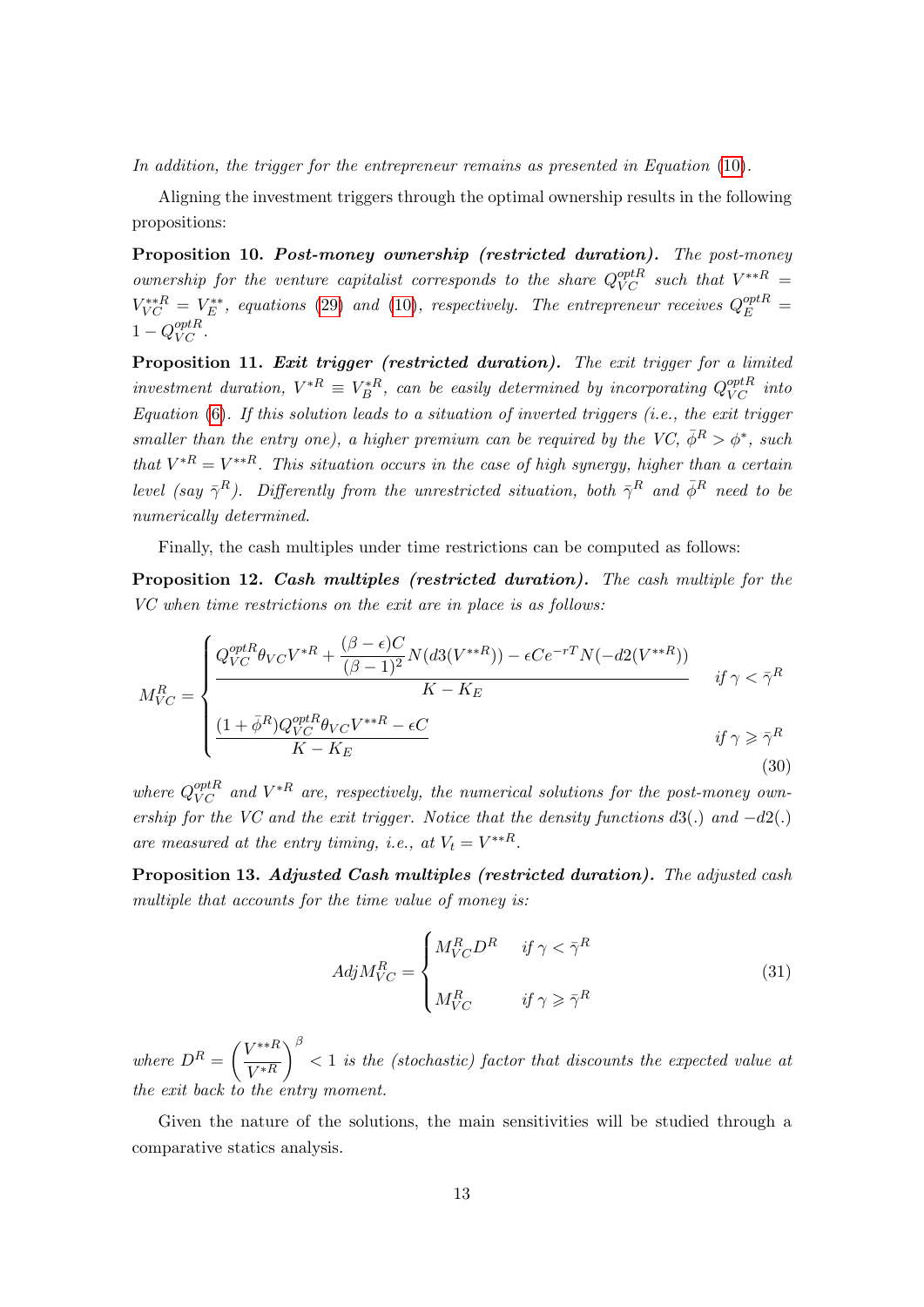# <span id="page-14-0"></span>5 Numerical example and comparative statics analysis

<span id="page-14-2"></span>In this section we apply the models to an hypothetical, but realistic, situation. We also perform a comparative statics analysis to main value drivers of the model. Consider the following base case parameters:

| Parameter        | Description                                | Value          |
|------------------|--------------------------------------------|----------------|
| K                | Total investment of the growth opportunity | 1,000          |
| $K_E$            | Entrepreneur's own funds                   | 250            |
| $\alpha$         | Drift                                      | $2\%$          |
| $\boldsymbol{r}$ | Risk-free interest rate                    | 4%             |
| $\sigma$         | Volatility                                 | 25%            |
| $\theta_{VC}$    | Growth prospects of the VC                 | $\overline{2}$ |
| $\theta_E$       | Growth prospects of the Entrepreneur       | 3              |
| $\gamma$         | Exit synergies                             | 15\%           |
| $\mathcal C$     | Transaction costs of the exit              | 100            |
| $\epsilon$       | Proportion of $C$ supported by the VC      | 50%            |
| $\tau$           | Investment maturity (years)                | 7 or $\infty$  |

Table 1: Base case parameters.

 $\triangleright$  Outputs for the base case. In order to understand the impact of the exit restrictions, i.e., the limited duration of the investment, the results, both for  $T = 7$  and  $T = \infty$ , appear in Table [2.](#page-14-1)

<span id="page-14-1"></span>

| Description              | Restricted $(T = 7)$              | Unrestricted $(T = \infty)$ |
|--------------------------|-----------------------------------|-----------------------------|
| Optimal share for the VC | $\overline{Q}_{VC}^{optR}=56.8\%$ | $Q_{VC}^{opt} = 54.5\%$     |
| Entry trigger            | $V^{**R} = 3,435$                 | $V^{**} = 2,799$            |
| Exit trigger             | $V^{*R} = 6,059$                  | $V^* = 6,309$               |
| Cash multiple            | $M_{VC}^R = 9.6$                  | $M_{VC} = 10.2$             |
| Adjusted cash multiple   | $AdjM_{VC}^R = 4.5$               | $AdjM_{VC} = 3.5$           |

Table 2: Main outputs for the base case parameters presented in Table [1.](#page-14-2)

For a limited time duration of investment of 7 years, the VC optimally requires a share of 56.8% on the start-up firm, in exchange of an investment of  $K-K_E = $750$ . It is optimal to invest for a level of V equal to \$3,435 and the exit occurs at  $V^{*R} = 6,059$ . Considering the firm growth expected by the VC, the exit trigger corresponds to  $\theta_{VC}V^{*R} = $12,118$ . The expected cash multiple is about 9.6, while the time-adjusted multiple is 4.5.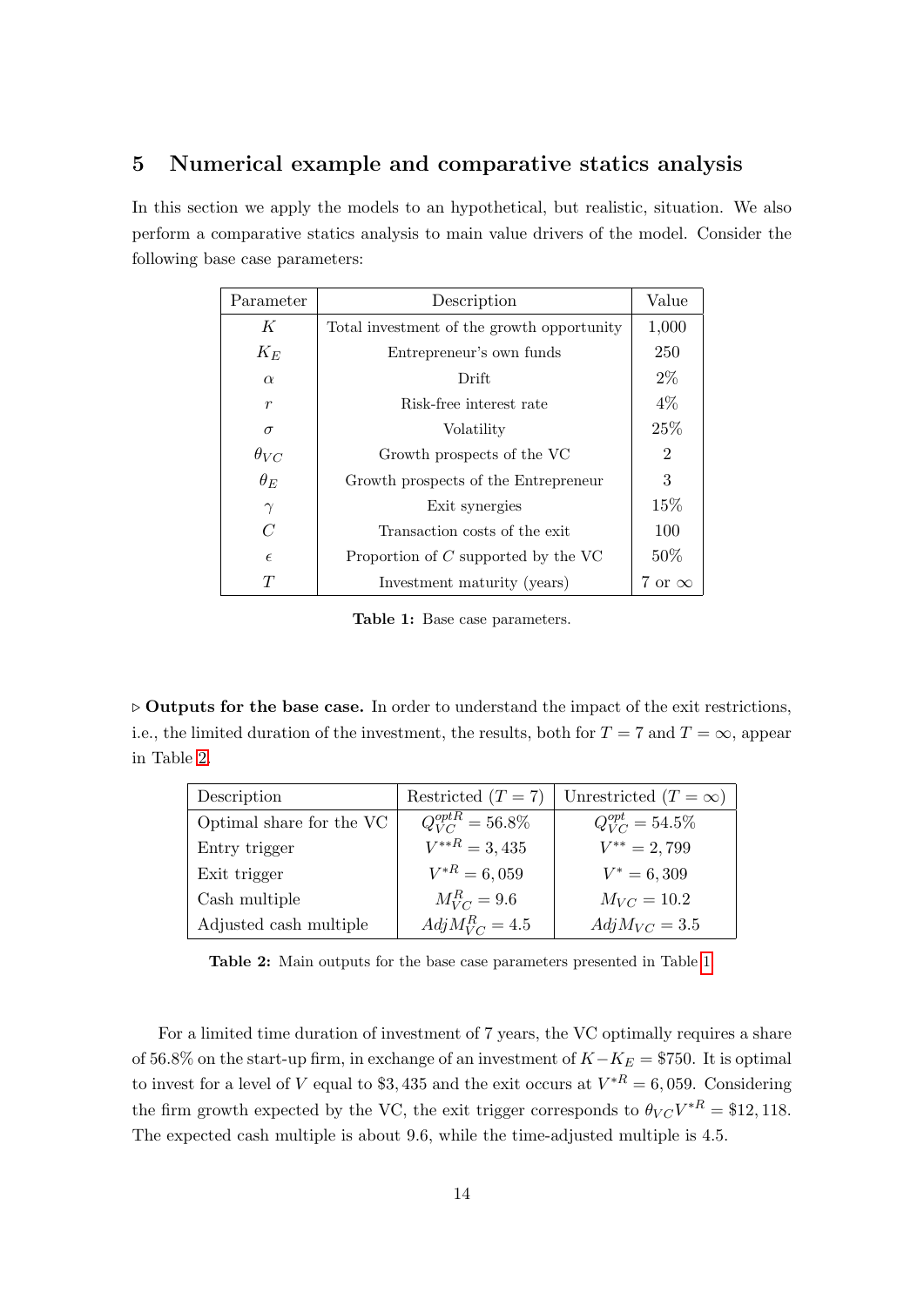It is important to deep understand the meaning of both measures in the context of time restrictions. The trade sale dynamics establishes the optimal exit decision, corresponding to a trigger  $(V^*R = 6,059)$  and an optimal trade sale premium  $\phi^* = 12.0\%$ . At the time of the investment, the VC does not know if the trigger is going to be achieved during the investment period (7 years, in our example). If it happens, the exit occurs and the VC benefits not only from the expected expansion  $(\theta_{VC} = 2)$  but also from the trade sale premium (after paying for the transaction costs). If the exit trigger is not hit during investment period, the VC sells his fraction on the firm, at year 7, only for its intrinsic value, not being able to extract any additional premium (as we said, under sale pressure, the VC is assumed to loose any bargaining power, ending up in a poor negotiating position). Since the final outcome is not known in advance, the numerators of Equation [\(30\)](#page-13-0) gives the expected exit proceeds, weighted by the (risk-neutral) probabilities of occurrence. Naturally, the adjusted multiple is far smaller than the raw multiple due to the stochastic discount effect.

When comparing these outcomes to those of the unrestricted case  $(T = \infty)$ , we see that, when no time restrictions are in place, the VC invests earlier, requires a lower fraction on the firm, and presents a higher exit trigger. Our results also show a larger (raw) cash multiple in the unrestricted situation. Interestingly, the adjusted cash multiple is smaller for the unrestricted case, when compared to that of the time-restricted situation. This is due to the effect of a higher discount factor, as the VC optimally invests sooner and exits later if  $T = \infty$ .

 $\triangleright$  Comparative statics. Let us know analyze the impact of some key parameters  $(T, \sigma,$  $\gamma$ , and  $\theta_{VC}$ ) on the main outputs (entry and exit triggers, VC's post-money ownership, and cash multiples).

Figure [1](#page-16-0) shows the effect of the duration of the investment. For comparison, the figure also shows the outputs for the time unrestricted situation  $(T = \infty)$ . It becomes clear that the time restriction deters the investment (it rises the entry trigger), despite the higher post-money ownership for the VC. Time restrictions present an opposite effect on the exit decision, reducing the optimal trigger and accelerating the divestment. Naturally, apart from a short non-monotonic period, we see that, as  $T$  increases, all outputs converge to the unrestricted solutions. The cash multiples show distinct behaviors:  $M_{VC}^R$  stays below  $M_{VC}$ , while  $AdjM_{VC}^R$  stays above  $AdjM_{VC}$ . This shows that the adjustment made by the discount factor is smaller in the restricted case, due to the fact that time restrictions induce the firm to enter later and exit sooner than it would happen in an unrestricted case.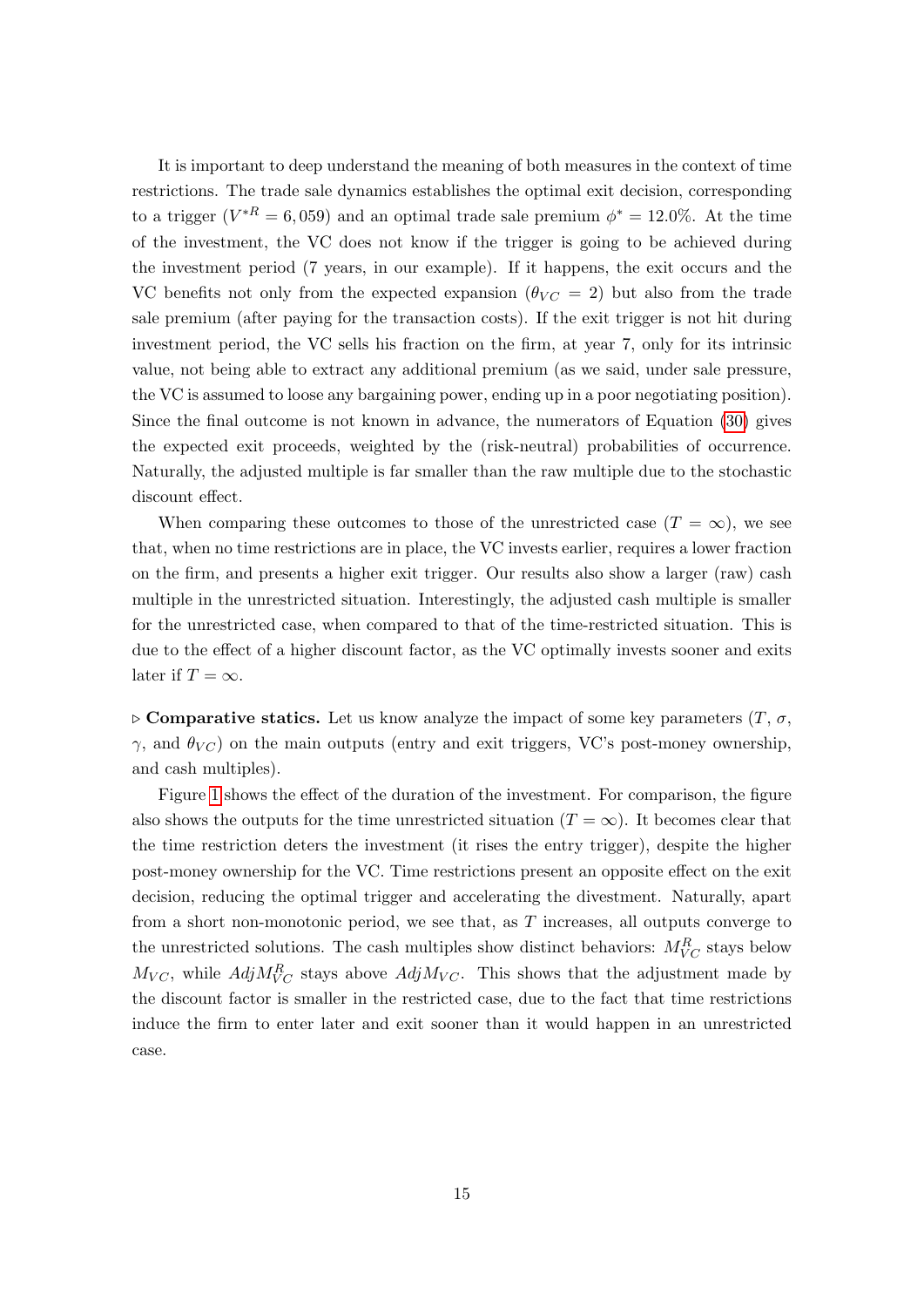<span id="page-16-0"></span>

(c) Cash multiples.

Figure 1: The effect of the investment duration. All parameters as in Table [1,](#page-14-2) except the stressed one  $(T)$ .

Apart from the well known positive relation between  $\sigma$  and the entry trigger, Figure [2\(a\)](#page-17-0) shows that the exit trigger is more sensitive to volatility than the entry trigger. Interestingly, we see that  $\sigma$  has no significant impact on the sharing rule of a time-restricted investment<sup>[8](#page-16-1)</sup>, however, time restrictions on the investment induce the VC to require a higher share on the venture. Finally, all cash multiples increase with volatility, which means that larger multiples are expected when investments take place in more uncertain industries. This finding is supported by recent empirical evidence, as for example, in [Peters](#page-22-15) [\(2018\)](#page-22-15). In addition, the outcomes for the (raw) cash multiple are plausible when compared to those empirically observed by [Block et al.](#page-20-7)  $(2019)^9$  $(2019)^9$  $(2019)^9$ .

<span id="page-16-2"></span><span id="page-16-1"></span><sup>&</sup>lt;sup>8</sup>From Equation [\(14\)](#page-8-1) we already know that  $Q_{VC}^{opt}$  is independent from volatility.

<sup>&</sup>lt;sup>9</sup>Considering only the cash multiples larger than 1 (for comparability with our model that only returns profitable exits) they show that about  $2/3$  of the exits produced a cash multiple larger than  $2\times$ , and multiples larger than  $5 \times$  occurred in  $1/4$  of the exits. Furthermore, almost  $1/10$  of the exits produced multiples of more than 10×.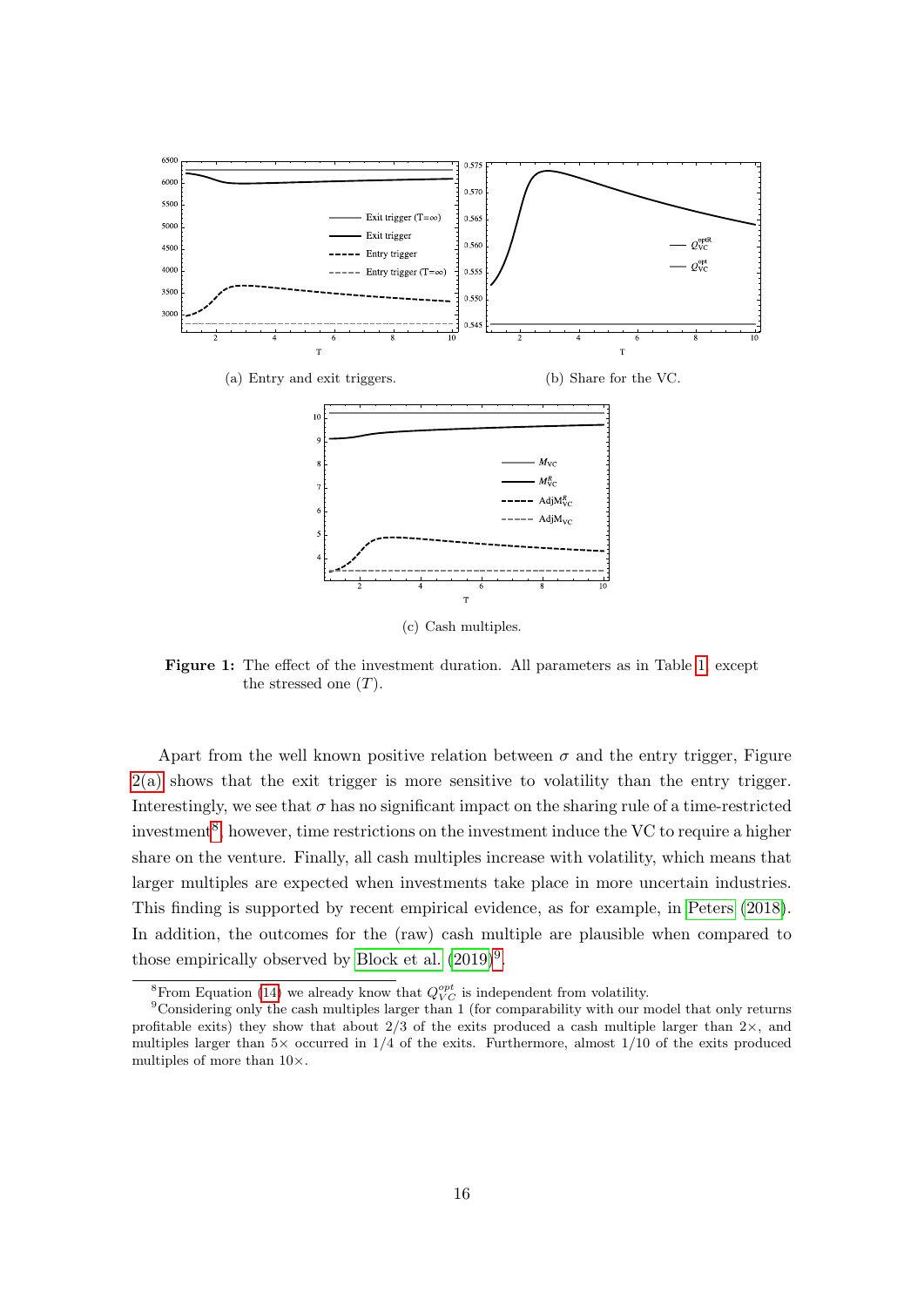<span id="page-17-0"></span>

(c) Cash multiples.

Figure 2: The effect of volatility, with and without time restrictions. All parameters as in Table [1,](#page-14-2) except the stressed one  $(\sigma)$ .

Figure [3](#page-18-0) shows the effect of synergies arising on the exit. We see that  $\gamma$  impacts significantly the exit decision (the VC divests much sooner when synergies are high) while the impact on the entry decision is less relevant. Both effects produce a decrease of the (raw) cash multiple, unless a reversed order of the triggers occurs. As the exit optimally occurs for a lower value of the state variable, the exit cash-in-flow is smaller for the VC, producing a smaller cash multiple. Notice, however, that, as the exit occurs sooner in the case of high synergies (the trigger is smaller), the previous effect is corrected by the stochastic discount factor, revealing an adjusted cash multiple increasing with  $\gamma$ . For large synergies – in our example for  $\bar{\gamma} \geqslant 33.8$  and  $\bar{\gamma}^R \geqslant 24.0$ , respectively in the unrestricted and restricted case – the VC will exit immediately after investing, so both triggers coincide. In this case, the discount factor does not operate any effect and it is shown that  $\gamma$  only marginally affects the multiples.

The model predicts that, in high synergistic industries, the (raw) cash multiple tends to be smaller, when compared with that of a less synergistic sector; however, the time adjusted multiple is, in fact, larger when synergies are high due to a smaller expected duration of the investment. Transposing this finding to the often used IRR measure,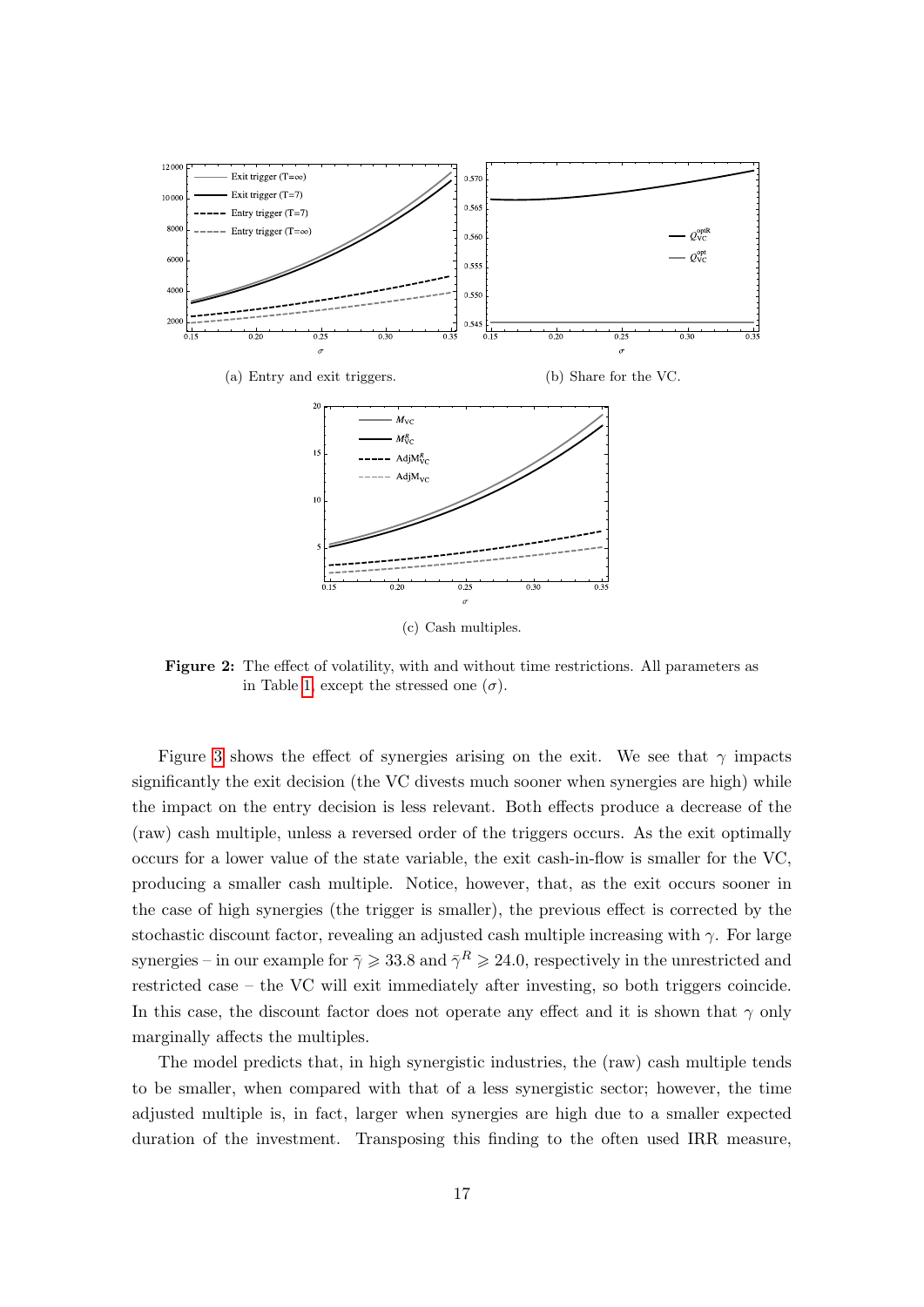the model predicts a positive relation between  $\gamma$  and the IRR, even though a lower cash multiple may occur.

<span id="page-18-0"></span>

Figure 3: The effect of exit synergies, with and without time restrictions. All parame-ters as in Table [1,](#page-14-2) except the stressed one ( $\gamma$ ). For these parameters  $\bar{\gamma} = 33.8$ , and  $\bar{\gamma}^R = 24.0$ .

Finally, Figure [4](#page-19-1) depicts the effect of the VC's growth prospects on the decision, considering both a VC that is less optimistic  $(\theta_{VC}/\theta_E < 1)$  or a more optimistic  $(\theta_{VC}/\theta_E >$ 1) than the Entrepreneur. We see that more optimistic VCs invest sooner and require a smaller share on the firm. As already stated, the figure shows that cash multiples are independent from the VC's optimism.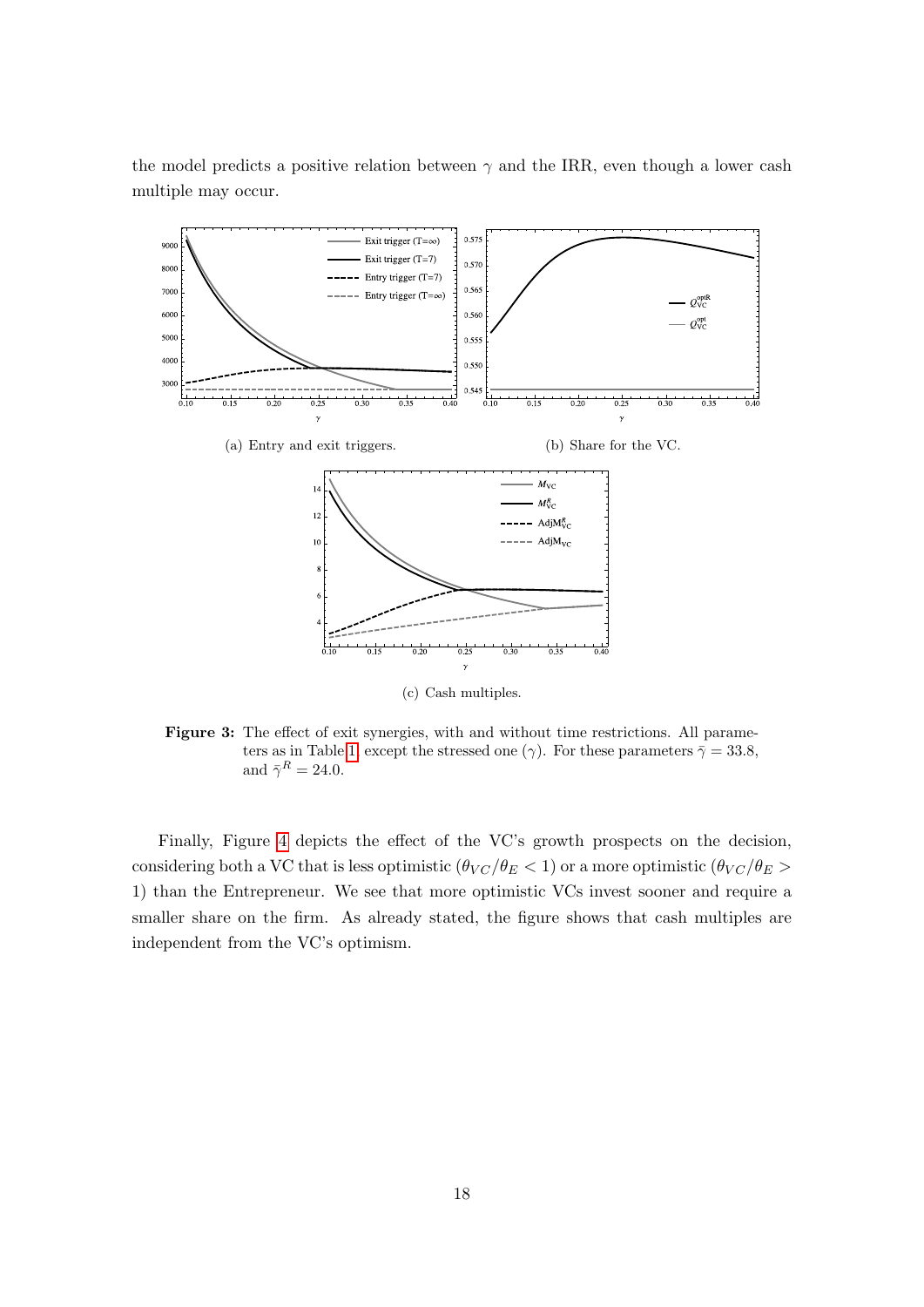<span id="page-19-1"></span>

(c) Cash multiple.

Figure 4: The effect of VC growth prospects, with and without time restrictions. All parameters as in Table [1,](#page-14-2) except the stressed one  $(\theta_{VC})$ .

# <span id="page-19-0"></span>6 Conclusions

In this paper we develop a dynamic model to study the entry and the exit decision of a VC that is facing the opportunity to invest and expand a start-up firm. The expansion cannot be fully financed by the Entrepreneur, due to assumed capital constrains, and so the VC enters as a partner for supporting the growth option. Two fundamental settings are considered: one, where no time constrain for exiting is in place (to serve as a benchmark); and another one, where the VC has a finite time-window for divest from the start-up firm. In both cases we consider the trade sale (M&A) as the exit route. The model (in both setting) returns the entry and the exit triggers, the optimal post-money ownership for each party, and the expected cash multiple for the VC (a typical measure of performance used in the industry). Additionally, the model proposes an adjusted cash multiple that accounts for the time-value of money, which can be useful for measuring, ex ante, the expected performance of the investment. The model aims to guide the VCs when analyzing their investment opportunities, considering the entire life-cycle of the business (entry–expand– exit).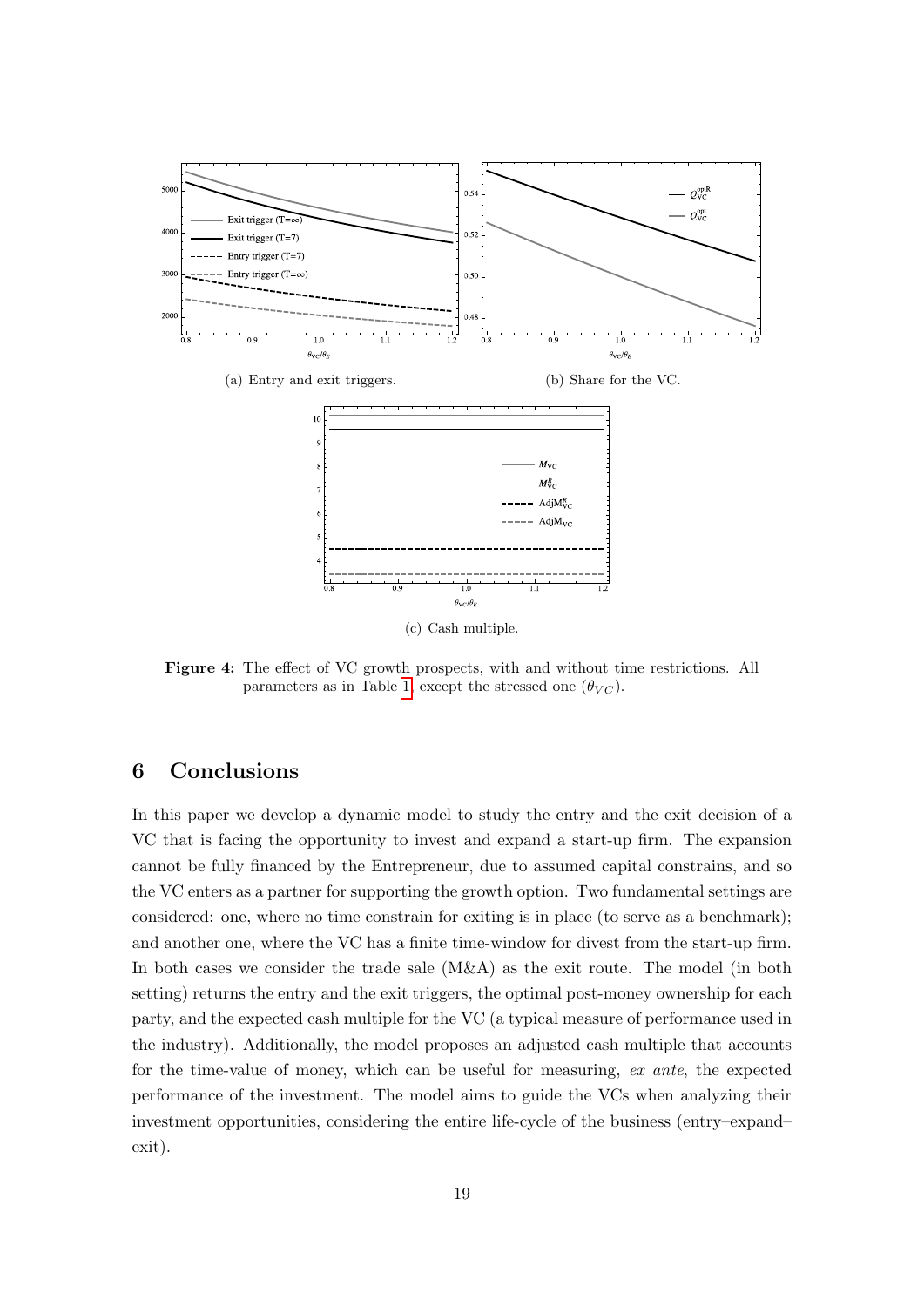The main findings are the following. With time restrictions for exiting, the VC will invest for a larger trigger (i.e., restricted durations deter the investment), require a larger share on the start-up firm, and will optimally exit for a smaller trigger. Additionally, the (raw) cash multiple tends to be smaller in the restricted case; but, after considering the time-value of money, the adjusted cash multiple becomes, in fact, larger. Additionally, we find that volatility has a positive effect both on the entry and exit trigger, as well as, on the cash multiples, which is in line with recent empirical evidence. Regarding the synergies on the exit, the model predicts that, in high synergistic industries, the (raw) cash multiple tends to be smaller than that of a less synergistic sectors; however, when the adjusted multiple is considered, the effect is the opposite. Transposing this finding to a rate of return measure, the model predicts a positive relation between synergies and the IRR, even though a lower cash multiple could be observed. Finally, relatively more optimistic VCs will invest and exit sooner and will require a lower share on the start-up firm, while optimism reveal to have no impact on the cash multiples.

## References

- <span id="page-20-6"></span>Adkins, R., Paxson, D., Pereira, P. J. and Rodrigues, A.: 2019, Investment decisions with finite-lived collars, Journal of Economic Dynamics and Control 103, 185–204.
- <span id="page-20-4"></span>Azevedo, A., Pereira, P. J. and Rodrigues, A.: 2016, Non-competition covenants in acquisition deals, Economics Letters 143, 61–65.
- <span id="page-20-5"></span>Azevedo, A., Pereira, P. J. and Rodrigues, A.: 2018, Non-compete covenants, litigation and garden leaves, Journal of Business Research 88, 197–211.
- <span id="page-20-1"></span>Bernstein, S., Giroud, X. and Townsend, R. R.: 2016, The impact of venture capital monitoring, The Journal of Finance  $71(4)$ , 1591–1622.
- <span id="page-20-2"></span>Bigus, J. et al.: 2006, Staging of venture financing, investor opportunism and patent law, Journal of Business Finance  $\mathcal{B}$  Accounting 33(7-8), 939–960.
- <span id="page-20-7"></span>Block, J., Fisch, C., Vismara, S. and Andres, R.: 2019, Private equity investment criteria: An experimental conjoint analysis of venture capital, business angels, and family offices, Journal of Corporate Finance 58, 329–352.
- <span id="page-20-0"></span>Cumming, D. J., Grilli, L. and Murtinu, S.: 2017, Governmental and independent venture capital investments in europe: A firm-level performance analysis, Journal of corporate Finance 42, 439–459.
- <span id="page-20-3"></span>Cumming, D. and Johan, S.: 2008, Preplanned exit strategies in venture capital, European Economic Review 52(7), 1209–1241.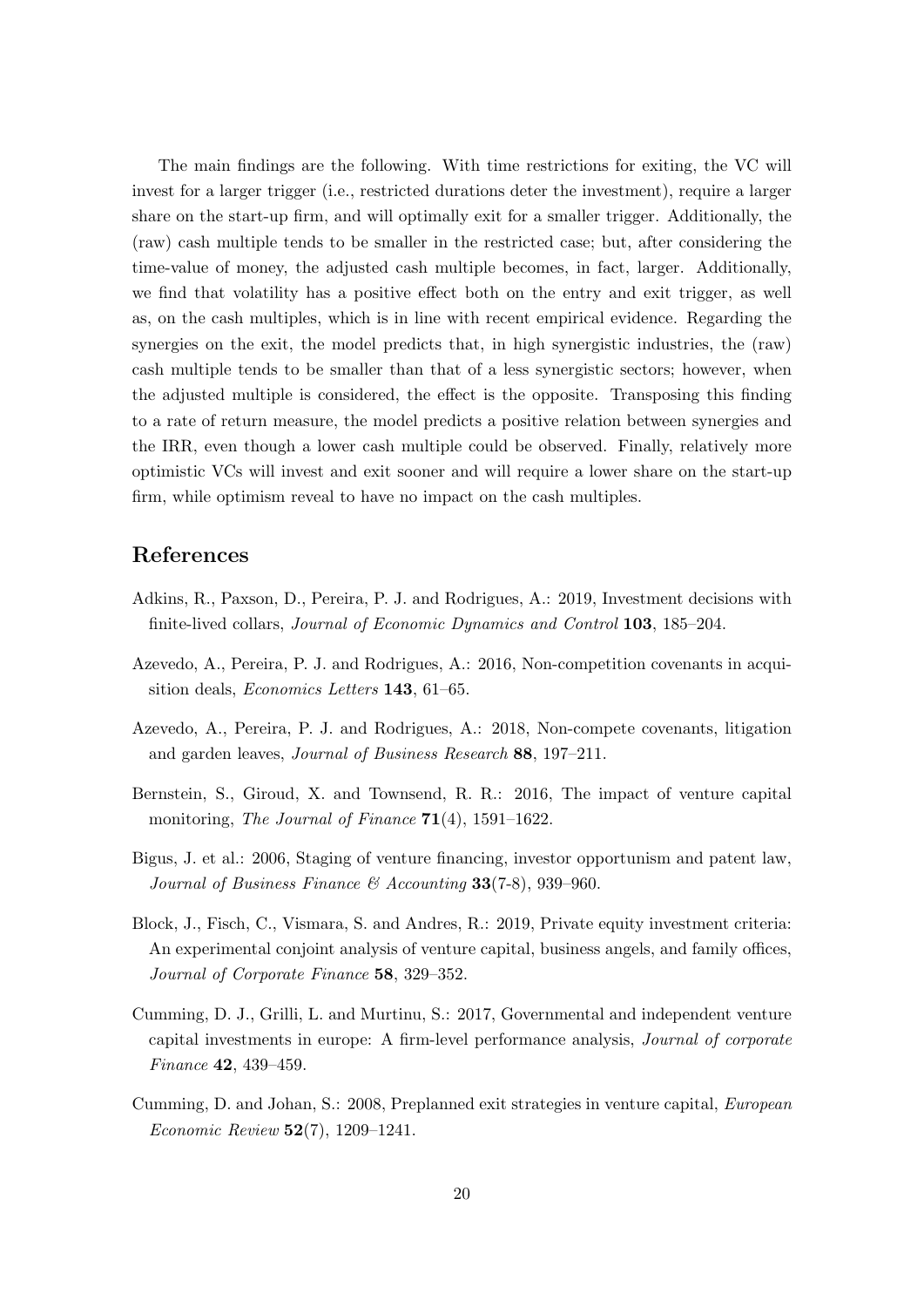- <span id="page-21-8"></span>Dai, N., Jo, H. and Kassicieh, S.: 2012, Cross-border venture capital investments in asia: Selection and exit performance, Journal of Business Venturing 27(6), 666–684.
- <span id="page-21-12"></span>Dixit, A. K. and Pindyck, R.: 1994, Investment under uncertainty, Princeton University Press.
- <span id="page-21-13"></span>Espenlaub, S., Khurshed, A. and Mohamed, A.: 2015a, VC investments and global exits, The European Journal of Finance 21(7), 608–628.
- <span id="page-21-14"></span>Espenlaub, S., Khurshed, A. and Mohamed, A.: 2015b, Venture capital exits in domestic and cross-border investments, *Journal of Banking*  $\&$  Finance 53, 215–232.
- <span id="page-21-4"></span>Giot, P. and Schwienbacher, A.: 2007, Ipos, trade sales and liquidations: Modelling venture capital exits using survival analysis, *Journal of Banking*  $\mathcal{C}$  *Finance* 31(3), 679–702.
- <span id="page-21-3"></span>Gompers, P. A.: 1995, Optimal investment, monitoring, and the staging of venture capital, The Journal of Finance  $50(5)$ , 1461–1489.
- <span id="page-21-6"></span>Hsu, H.-C. S.: 2013, Technology timing of ipos and venture capital incubation, Journal of Corporate Finance 19, 36–55.
- <span id="page-21-11"></span>Hsu, Y.-W.: 2010, Staging of venture capital investment: a real options analysis, Small Business Economics 35(3), 265–281.
- <span id="page-21-7"></span>Jääskeläinen, M., Maula, M. and Seppä, T.: 2006, Allocation of attention to portfolio companies and the performance of venture capital firms, Entrepreneurship Theory and Practice 30(2), 185–206.
- <span id="page-21-5"></span>Jenkinson, T. and Sousa, M.: 2015, What determines the exit decision for leveraged buyouts?, Journal of Banking & Finance 59, 399-408.
- <span id="page-21-9"></span>Jia, N. and Wang, D.: 2017, Skin in the game: General partner capital commitment, investment behavior and venture capital fund performance, Journal of Corporate Finance 47, 110–130.
- <span id="page-21-10"></span>Klonowski, D.: 2010, The venture capital investment process, Springer.
- <span id="page-21-1"></span>Knockaert, M., Clarysse, B. and Wright, M.: 2010, The extent and nature of heterogeneity of venture capital selection behaviour in new technology-based firms,  $R\&d$  Management 40(4), 357–371.
- <span id="page-21-2"></span>Kollmann, T. and Kuckertz, A.: 2010, Evaluation uncertainty of venture capitalists' investment criteria, Journal of Business Research 63(7), 741–747.
- <span id="page-21-0"></span>KPMG: 2019, Venture Pulse Q4 2018, Technical report.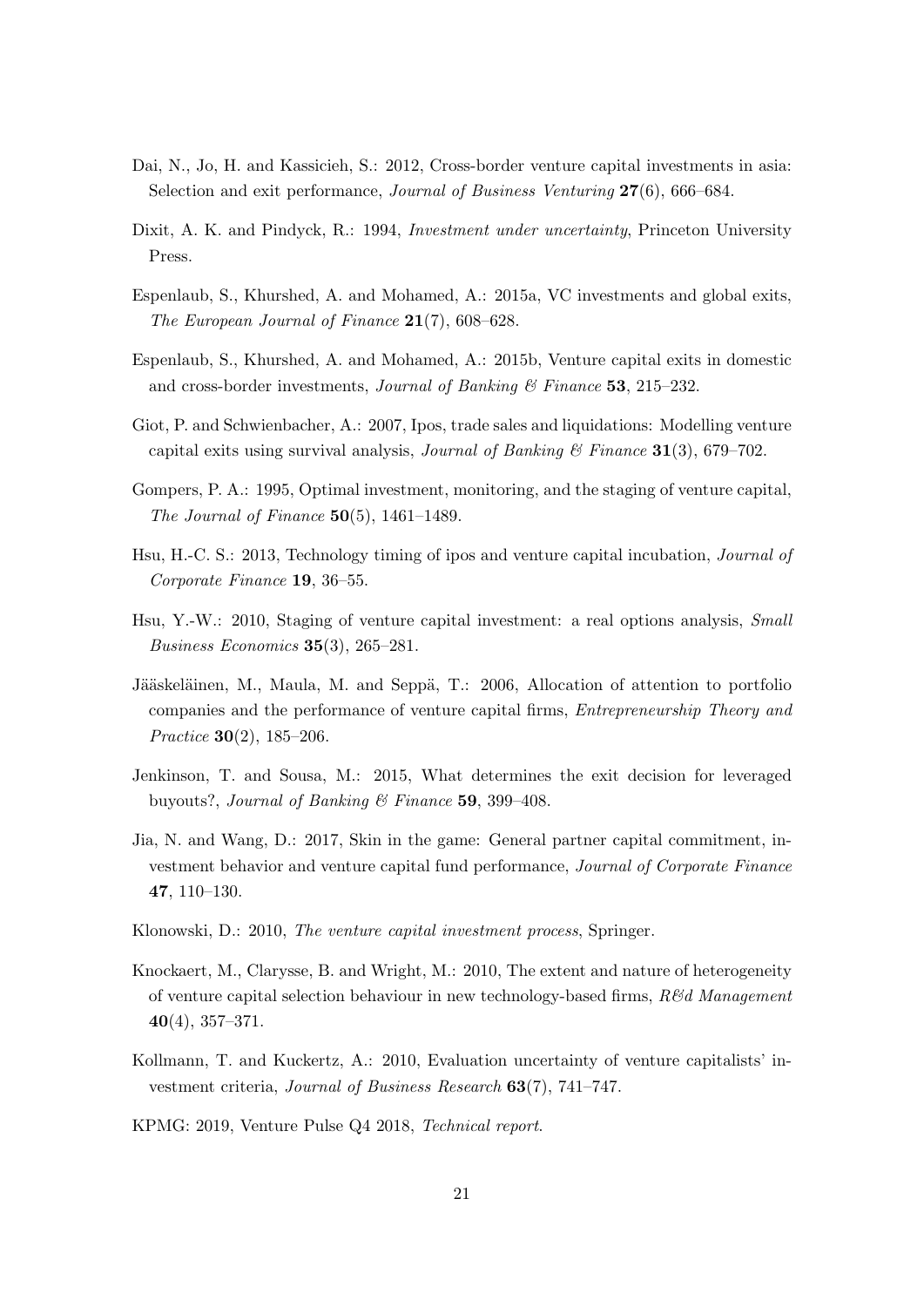- <span id="page-22-11"></span>Lambrecht, B. M.: 2004, The timing and terms of mergers motivated by economies of scale, Journal of Financial Economics  $72(1)$ , 41–62.
- <span id="page-22-7"></span>Landström, H.: 2007, Handbook of Research on Venture Capital, Edward Elgar Publishing.
- <span id="page-22-4"></span>Li, Y.: 2008, Duration analysis of venture capital staging: A real options perspective, Journal of Business Venturing  $23(5)$ , 497-512.
- <span id="page-22-10"></span>Li, Y. and Chi, T.: 2013, Venture capitalists' decision to withdraw: The role of portfolio configuration from a real options lens, *Strategic Management Journal*  $11(34)$ , 1351–1366.
- <span id="page-22-9"></span>Li, Y. and Mahoney, J. T.: 2011, When are venture capital projects initiated?, Journal of Business Venturing 26(2), 239–254.
- <span id="page-22-5"></span>Lukas, E., Mölls, S. and Welling, A.: 2016, Venture capital, staged financing and optimal funding policies under uncertainty, *European Journal of Operational Research*  $250(1)$ , 305-313.
- <span id="page-22-12"></span>Lukas, E. and Welling, A.: 2012, Negotiating m&as under uncertainty: The influence of managerial flexibility on the first-mover advantage, Finance Research Letters  $9(1)$ , 29– 35.
- <span id="page-22-1"></span>Minola, T., Vismara, S. and Hahn, D.: 2017, Screening model for the support of governmental venture capital, The Journal of Technology Transfer 42(1), 59–77.
- <span id="page-22-6"></span>Neus, W. and Walz, U.: 2005, Exit timing of venture capitalists in the course of an initial public offering, Journal of Financial Intermediation 14(2), 253–277.
- <span id="page-22-14"></span>Pereira, P. J. and Rodrigues, A.: 2014, Investment decisions in finite-lived monopolies, Journal of Economic Dynamics and Control 46, 219–236.
- <span id="page-22-15"></span>Peters, R. H.: 2018, Volatility and venture capital, FMA Conference.
- <span id="page-22-0"></span>Petty, J. S. and Gruber, M.: 2011, "in pursuit of the real deal": A longitudinal study of vc decision making, Journal of Business Venturing 26(2), 172–188.
- <span id="page-22-2"></span>Robbie, K., Wright, M. and Chiplin, B.: 1997, The monitoring of venture capital firms, Entrepreneurship Theory and Practice 21(4), 9–28.
- <span id="page-22-8"></span>Seppä, T. J. and Laamanen, T.: 2001, Valuation of venture capital investments: empirical evidence,  $R\&D$  Management 31(2), 215-230.
- <span id="page-22-13"></span>Shackleton, M. B. and Wojakowski, R.: 2007, Finite maturity caps and floors on continuous flows, Journal of Economic Dynamics and Control 31(12), 3843–3859.
- <span id="page-22-3"></span>Shepherd, D. A., Armstrong, M. J. and Levesque, M.: 2005, Allocation of attention within venture capital firms, European Journal of Operational Research 163(2), 545–564.